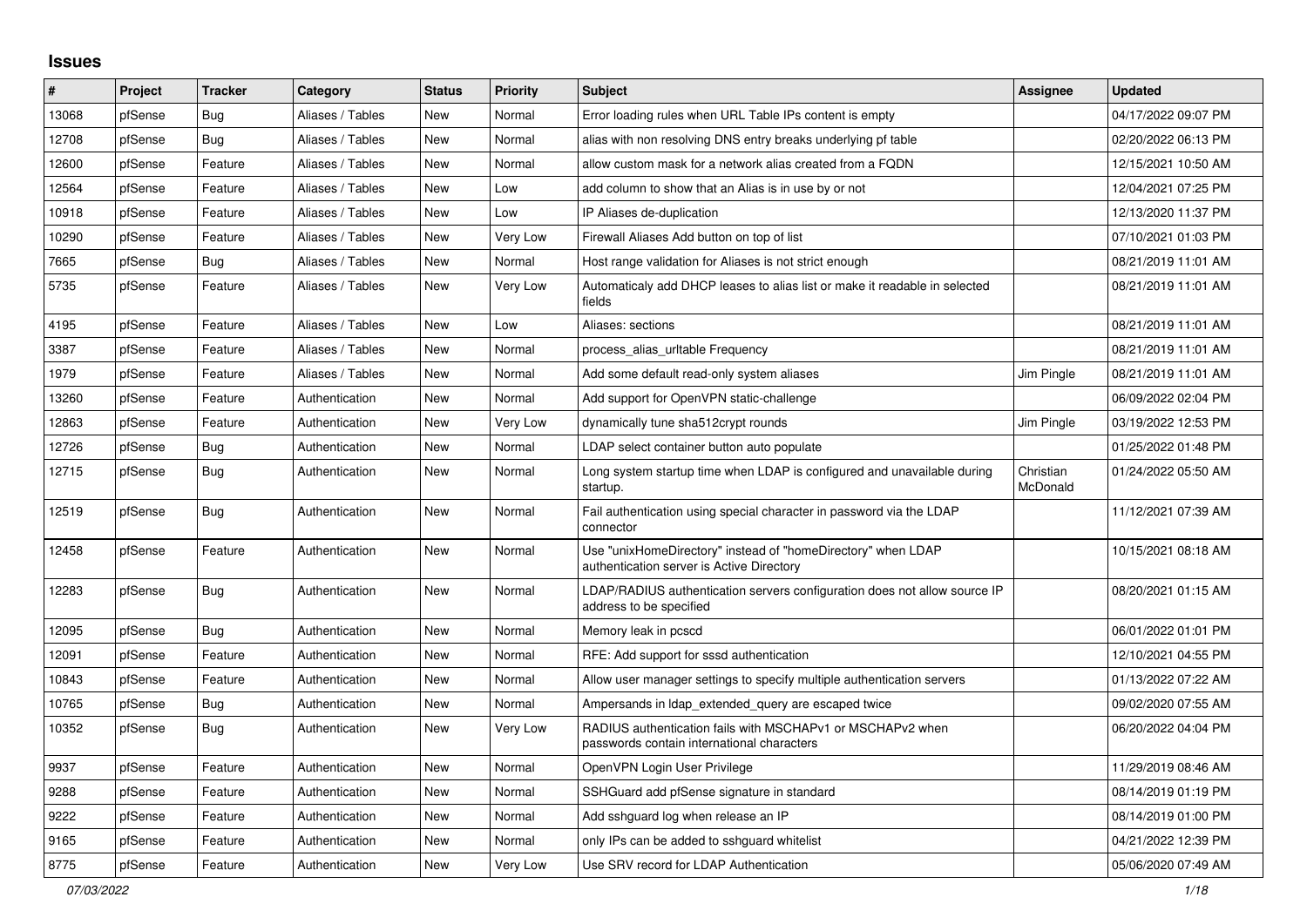| $\vert$ # | Project | <b>Tracker</b> | Category              | <b>Status</b> | <b>Priority</b> | <b>Subject</b>                                                                                        | <b>Assignee</b>   | <b>Updated</b>                        |
|-----------|---------|----------------|-----------------------|---------------|-----------------|-------------------------------------------------------------------------------------------------------|-------------------|---------------------------------------|
| 8694      | pfSense | Feature        | Authentication        | New           | Very Low        | Client CA Auth for PFSense WebGui                                                                     |                   | 08/21/2019 09:25 AM                   |
| 8087      | pfSense | Bug            | Authentication        | New           | Normal          | Provide Calling-Station-ID to RADIUS backed VPN connections                                           |                   | 06/06/2020 05:36 AM                   |
| 6742      | pfSense | Feature        | Authentication        | New           | Normal          | OAuth2 authentication for OpenVPN (and for FreeRadius)                                                | Jim Thompson      | 10/19/2020 09:19 AM                   |
| 5825      | pfSense | Feature        | Authentication        | New           | Normal          | Allow EAP-RADIUS for authentication servers                                                           |                   | 08/21/2019 10:32 AM                   |
| 5652      | pfSense | Bug            | Authentication        | New           | Normal          | Radius IETF Class Group Assignment - Incorrect Standard                                               |                   | 08/13/2019 01:39 PM                   |
| 4242      | pfSense | Feature        | Authentication        | New           | Normal          | Two Factor or OTP Authentication for Admin Interface                                                  |                   | 01/04/2022 12:07 PM                   |
| 4098      | pfSense | Feature        | Authentication        | New           | Normal          | Add option to force a password change on login                                                        |                   | 08/21/2019 10:31 AM                   |
| 13289     | pfSense | Bug            | Backup / Restore      | New           | Low             | Attempting to restore a 0 byte "config.xml" prints an error that the file cannot<br>be read           |                   | 06/28/2022 12:01 PM                   |
| 13132     | pfSense | Bug            | Backup / Restore      | New           | Normal          | Two SSHDATA Sections in Restored Config Breaks Unit                                                   | Jim Pingle        | 06/29/2022 07:53 AM                   |
| 12774     | pfSense | Bug            | Backup / Restore      | New           | Normal          | Picture widget image is not saved in backup                                                           |                   | 04/04/2022 04:48 AM                   |
| 12553     | pfSense | Feature        | Backup / Restore      | New           | Normal          | Auto Config Backup: Allow selecting multiple backups for deletion                                     |                   | 02/22/2022 04:27 AM                   |
| 12249     | pfSense | Bug            | Backup / Restore      | New           | Normal          | HAProxy causing failed ACB backups                                                                    |                   | 11/15/2021 11:58 PM                   |
| 11110     | pfSense | Bug            | Backup / Restore      | New           | Normal          | Backup file should be checked before restoring a specific area                                        |                   | 12/05/2020 02:50 PM                   |
| 9775      | pfSense | Feature        | Backup / Restore      | New           | Normal          | AutoConfigBackup - Rolling per day/hour cap on changes, retention policy                              |                   | 09/20/2019 09:19 AM                   |
| 8076      | pfSense | <b>Bug</b>     | Backup / Restore      | New           | Normal          | User can easily apply an unusable interface configuration after restore                               |                   | 08/14/2019 10:52 AM                   |
| 7757      | pfSense | Bug            | Backup / Restore      | New           | Normal          | Auto Config Backup fails to upload unless Default Gateway is up                                       |                   | 08/16/2019 12:47 PM                   |
| 7688      | pfSense | Feature        | Backup / Restore      | New           | Low             | AutoConfigBackup - Info Icon - username only                                                          |                   | 10/22/2017 10:46 AM                   |
| 6608      | pfSense | Feature        | Backup / Restore      | New           | Low             | backup and restore dhcp                                                                               |                   | 07/13/2016 04:09 PM                   |
| 4681      | pfSense | Feature        | Backup / Restore      | New           | Normal          | AutoConfigBackup make a way to easily download a saved backup                                         |                   | 08/16/2019 12:46 PM                   |
| 3697      | pfSense | Feature        | Backup / Restore      | New           | Normal          | New backup/restore area: Certificates                                                                 |                   | 03/11/2017 11:30 AM                   |
| 3696      | pfSense | Feature        | Backup / Restore      | New           | Normal          | Multiple items backup/restore                                                                         |                   | 06/06/2014 02:33 PM                   |
| 1738      | pfSense | Bug            | Backup / Restore      | New           | Very Low        | Restore fails when username in backup is not matching                                                 |                   | 12/11/2021 07:51 PM                   |
| 1367      | pfSense | Feature        | Backup / Restore      | New           | Normal          | Input validation on partial config restores                                                           |                   | 03/21/2011 01:16 AM                   |
| 286       | pfSense | Feature        | Backup / Restore      | New           | Normal          | Backup/restore users individually                                                                     |                   | 01/09/2021 03:48 PM                   |
| 12782     | pfSense | Todo           | Build / Release       | New           | Normal          | Disable compatibility flag                                                                            | <b>Brad Davis</b> | 06/28/2022 12:01 PM                   |
| 4472      | pfSense | Feature        | Build / Release       | New           | Normal          | Cryptographically sign every (sub-)release                                                            |                   | 08/13/2019 12:53 PM                   |
| 13323     | pfSense | Bug            | <b>Captive Portal</b> | New           | Normal          | Captive Portal breaks policy based routing for mac address bypassed clients<br>after upgrade to 22.05 |                   | Kristof Provost   06/30/2022 09:46 AM |
| 13220     | pfSense | Feature        | <b>Captive Portal</b> | New           | Very Low        | Voucher per-roll bandwidth restrictions and traffic quotas                                            |                   | 05/26/2022 08:16 AM                   |
| 13219     | pfSense | Feature        | Captive Portal        | New           | Very Low        | Enable/Disable single voucher roll                                                                    |                   | 05/26/2022 08:14 AM                   |
| 12730     | pfSense | Bug            | Captive Portal        | New           | Normal          | RADIUS accounting does not work if WAN is down                                                        |                   | 01/26/2022 05:13 AM                   |
| 12648     | pfSense | <b>Bug</b>     | Captive Portal        | New           | Normal          | Undocumented variables 'listenporthttp' and 'listenporthttps'                                         |                   | 12/28/2021 10:44 AM                   |
| 12467     | pfSense | <b>Bug</b>     | Captive Portal        | New           | Normal          | CP error on client disconnect after reboot                                                            |                   | 10/17/2021 05:35 AM                   |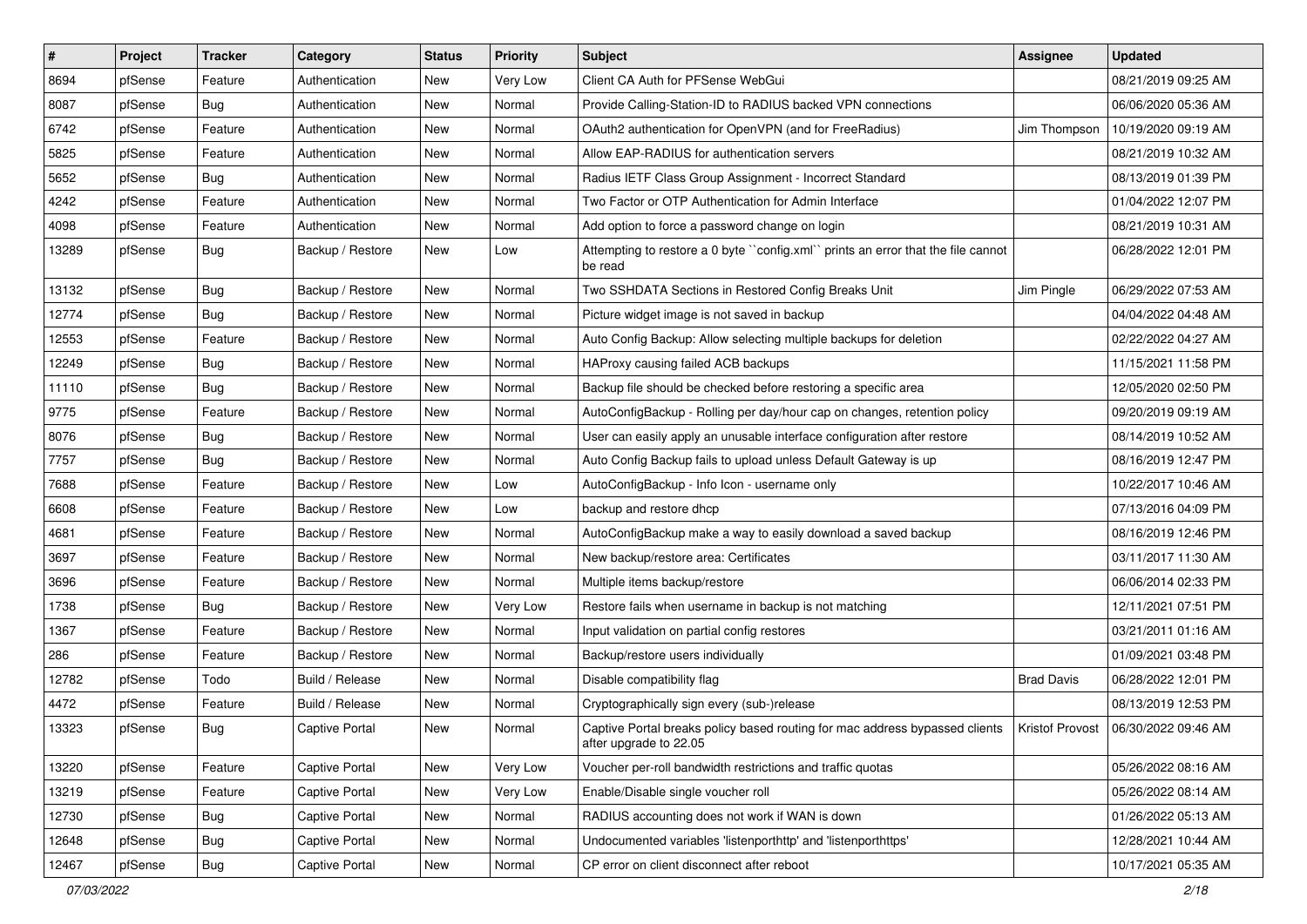| #     | Project | <b>Tracker</b> | Category              | <b>Status</b> | <b>Priority</b> | Subject                                                                                     | Assignee             | <b>Updated</b>      |
|-------|---------|----------------|-----------------------|---------------|-----------------|---------------------------------------------------------------------------------------------|----------------------|---------------------|
| 12357 | pfSense | Bug            | <b>Captive Portal</b> | New           | Normal          | Captive Portal popup Logout button loads full login page in popup when<br>clicked           |                      | 10/27/2021 12:10 PM |
| 11379 | pfSense | Feature        | <b>Captive Portal</b> | New           | Normal          | <b>Template Roll Printer</b>                                                                |                      | 02/07/2021 05:26 AM |
| 11189 | pfSense | Feature        | <b>Captive Portal</b> | New           | Normal          | Captive Portal - Tarpit option                                                              |                      | 12/23/2020 06:44 PM |
| 9970  | pfSense | Feature        | <b>Captive Portal</b> | <b>New</b>    | Low             | Captive Portal and SAML2 Integration                                                        | Mauro Braggio        | 10/12/2020 07:39 AM |
| 9627  | pfSense | Feature        | Captive Portal        | New           | Normal          | Captive Portal only shows authenticated users                                               |                      | 08/14/2019 02:48 PM |
| 7971  | pfSense | Feature        | <b>Captive Portal</b> | New           | Normal          | Allow import, export and synchronization of MACs under Captive Portal<br>service            |                      | 10/19/2017 04:56 AM |
| 6956  | pfSense | Feature        | <b>Captive Portal</b> | <b>New</b>    | Normal          | Allow more control over concurrent logins                                                   |                      | 11/23/2016 12:01 PM |
| 4724  | pfSense | Feature        | <b>Captive Portal</b> | New           | Low             | Captive Portal Status Add Client Hostname                                                   |                      | 05/22/2015 08:38 AM |
| 3377  | pfSense | Feature        | <b>Captive Portal</b> | New           | Normal          | OAuth2 authentication in captive portal                                                     | Jim Thompson         | 10/19/2020 09:13 AM |
| 3053  | pfSense | Feature        | <b>Captive Portal</b> | New           | Normal          | Automatically add DHCP static addresses to CP passthru-mac                                  |                      | 06/21/2013 11:54 AM |
| 2963  | pfSense | Feature        | <b>Captive Portal</b> | <b>New</b>    | Normal          | Captive Portal MAC authentication request                                                   |                      | 08/22/2017 09:09 PM |
| 2573  | pfSense | Feature        | Captive Portal        | New           | Normal          | Captive Portal support of RADIUS POD (Packet of Disconnect)                                 |                      | 10/17/2016 03:14 AM |
| 2545  | pfSense | Feature        | <b>Captive Portal</b> | New           | Low             | CaptivePortal: Custom "Re-authenticate every x minutes"                                     |                      | 07/08/2012 05:21 PM |
| 2025  | pfSense | Feature        | <b>Captive Portal</b> | New           | Normal          | Captive Portal: Easy accessible Logout page instead of Logout pop-up<br>window              |                      | 02/06/2016 04:59 AM |
| 1924  | pfSense | Feature        | <b>Captive Portal</b> | <b>New</b>    | Normal          | Ability of CP's allowed IP addresses to use aliases                                         |                      | 07/26/2018 04:28 AM |
| 1831  | pfSense | Feature        | <b>Captive Portal</b> | New           | Normal          | Captive portal IPv6 support                                                                 | Reid<br>Linnemann    | 06/28/2022 12:01 PM |
| 1675  | pfSense | Bug            | <b>Captive Portal</b> | <b>New</b>    | Normal          | Captive portal logout problems with pop-up blockers.                                        | <b>Jared Dillard</b> | 03/28/2016 01:37 PM |
| 385   | pfSense | Feature        | <b>Captive Portal</b> | New           | Normal          | Reverse captive portal                                                                      |                      | 08/13/2019 12:23 PM |
| 13110 | pfSense | <b>Bug</b>     | CARP                  | New           | Very Low        | changing CARP VIP address does not update outbound NAT interface IP                         |                      | 05/03/2022 02:52 PM |
| 8567  | pfSense | <b>Bug</b>     | CARP                  | New           | Normal          | Using IPv6 VIP alias for services may affect CARP IPv6 VIP work                             |                      | 06/12/2018 01:26 PM |
| 8566  | pfSense | <b>Bug</b>     | CARP                  | <b>New</b>    | Normal          | Wrong IPv6 source in NS request in case using of IPv6 alias                                 |                      | 06/12/2018 01:26 PM |
| 8100  | pfSense | <b>Bug</b>     | CARP                  | <b>New</b>    | Normal          | pfsync Initially Deletes States on Primary for Connections Established<br>through Secondary | Luiz Souza           | 02/08/2022 12:59 PM |
| 7648  | pfSense | <b>Bug</b>     | CARP                  | New           | Very Low        | SPAN ports on an interface renders CARP HA inoperative                                      |                      | 06/14/2017 09:19 PM |
| 5849  | pfSense | <b>Bug</b>     | CARP                  | <b>New</b>    | Normal          | Routing fail on CARP IPsec                                                                  |                      | 12/18/2021 04:41 PM |
| 2218  | pfSense | Feature        | CARP                  | New           | Normal          | Ability to delay CARP master status at boot time                                            |                      | 03/03/2021 11:57 AM |
| 2099  | pfSense | Todo           | CARP                  | New           | Normal          | Remove "queue" from CARP traffic                                                            |                      | 01/19/2012 10:59 AM |
| 13305 | pfSense | Feature        | Certificates          | New           | Normal          | Certificate Revocation page should show expiration date                                     |                      | 06/27/2022 10:26 AM |
| 12737 | pfSense | <b>Bug</b>     | Certificates          | New           | Normal          | CApath is not defined by default in curl                                                    |                      | 06/28/2022 12:01 PM |
| 11203 | pfSense | Bug            | Certificates          | New           | Normal          | certificate manager very slow                                                               |                      | 12/31/2020 11:57 AM |
| 10258 | pfSense | Feature        | Certificates          | New           | Very Low        | allow to sign CA                                                                            |                      | 02/20/2020 04:20 AM |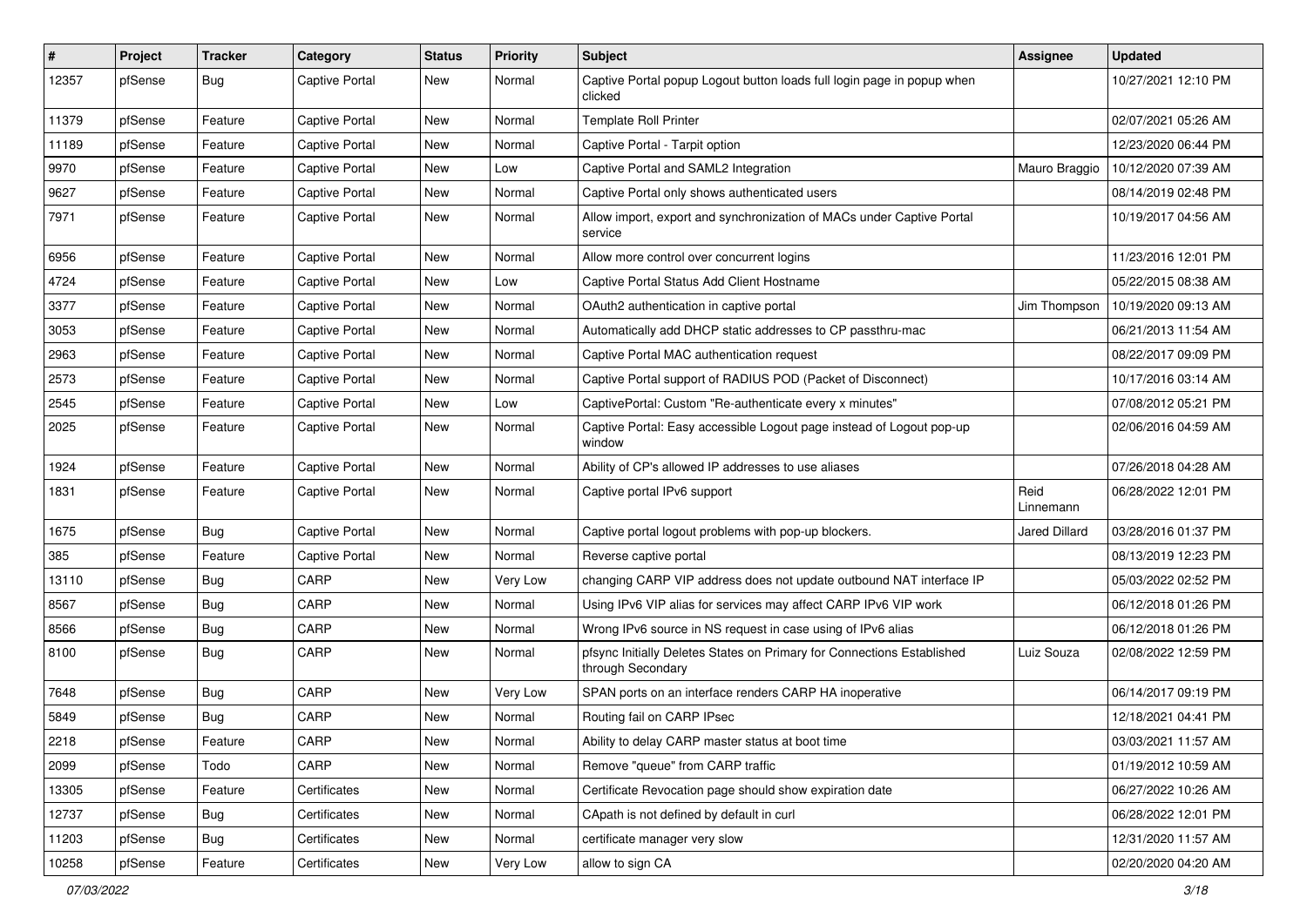| ∦     | Project | <b>Tracker</b> | Category                 | <b>Status</b> | <b>Priority</b> | Subject                                                                                                               | Assignee      | <b>Updated</b>      |
|-------|---------|----------------|--------------------------|---------------|-----------------|-----------------------------------------------------------------------------------------------------------------------|---------------|---------------------|
| 9889  | pfSense | Bug            | Certificates             | New           | Very Low        | CRL check for Intermediate CA CRLs fails                                                                              | Jim Pingle    | 11/08/2019 11:03 AM |
| 7289  | pfSense | <b>Bug</b>     | Certificates             | <b>New</b>    | Low             | Generating 4096bit Certificate                                                                                        |               | 08/14/2019 09:56 AM |
| 2276  | pfSense | Feature        | Certificates             | New           | Normal          | Remote CRL fetch support                                                                                              |               | 02/06/2016 04:14 AM |
| 1268  | pfSense | Feature        | Certificates             | New           | Normal          | Allow mass renewing of certs                                                                                          |               | 11/01/2019 03:17 PM |
| 13288 | pfSense | Bug            | Configuration<br>Backend | <b>New</b>    | Normal          | Encode FreeRADIUS Custom Options                                                                                      |               | 06/20/2022 10:36 AM |
| 13287 | pfSense | Feature        | Configuration<br>Backend | <b>New</b>    | Normal          | Encode OpenVPN Custom Options                                                                                         |               | 06/20/2022 10:33 AM |
| 12483 | pfSense | Bug            | Configuration<br>Backend | <b>New</b>    | Normal          | GUI creates inconsistent config.xml                                                                                   |               | 10/23/2021 06:48 AM |
| 10833 | pfSense | Bug            | Configuration<br>Backend | <b>New</b>    | Normal          | unbound exits on configuration error when link status flaps on LAN interface                                          |               | 08/13/2020 11:53 PM |
| 6398  | pfSense | Bug            | Configuration<br>Backend | <b>New</b>    | Normal          | If config cannot be loaded due to corruption or bug, it isn't handled gracefully<br>(just stops)                      |               | 08/13/2019 01:23 PM |
| 5902  | pfSense | Todo           | Configuration<br>Backend | New           | Normal          | Use a common place for default values                                                                                 |               | 08/13/2019 12:53 PM |
| 3895  | pfSense | Feature        | Configuration<br>Backend | <b>New</b>    | Normal          | Timeout for "Apply change"                                                                                            |               | 01/25/2021 08:07 AM |
| 13249 | pfSense | Bug            | Console Menu             | <b>New</b>    | Normal          | Running playback comands multiple times results in PHP error                                                          |               | 06/06/2022 07:02 AM |
| 7747  | pfSense | Feature        | Console Menu             | New           | Normal          | Minor UI Tweak: Make hitting enter on the console (esp via SSH) should not<br>log you out, but simply redraw the menu |               | 08/01/2017 04:03 PM |
| 6469  | pfSense | Feature        | Console Menu             | New           | Normal          | Improve help + self documentation in console PHP shell                                                                |               | 08/13/2019 01:23 PM |
| 2693  | pfSense | Feature        | Console Menu             | New           | Normal          | Allow mapping mapping non-physical interfaces via console                                                             | Mathieu Simon | 11/27/2012 03:00 PM |
| 13168 | pfSense | Feature        | Dashboard                | <b>New</b>    | Low             | Multiple Dashboard views for a single user                                                                            |               | 05/16/2022 07:53 AM |
| 11759 | pfSense | Bug            | Dashboard                | New           | Normal          | Traffic graphs on dashboard double upload on pppoe links                                                              |               | 12/30/2021 04:00 AM |
| 10401 | pfSense | Feature        | Dashboard                | New           | Normal          | Request: ability to sort/separate stopped/running Service(s) on Dashboard -><br>Services Status widget                |               | 03/31/2020 04:48 PM |
| 10395 | pfSense | Feature        | Dashboard                | <b>New</b>    | Low             | Add Dashboard System Information support for more PC Engines APU<br>boards                                            |               | 02/17/2022 01:02 AM |
| 10280 | pfSense | Feature        | Dashboard                | New           | Low             | DHCP Leases widget                                                                                                    |               | 11/07/2020 09:18 PM |
| 9677  | pfSense | Bug            | Dashboard                | New           | Normal          | Dashboard hangs when widget needs data from a remote host which is down                                               |               | 08/13/2019 09:15 AM |
| 9353  | pfSense | <b>Bug</b>     | Dashboard                | New           | Low             | PHPSession errors from limited access to dashboard and widgets                                                        |               | 10/06/2020 09:31 AM |
| 8458  | pfSense | Feature        | Dashboard                | New           | Low             | Allow reordering of interface widget                                                                                  |               | 08/14/2019 10:52 AM |
| 8157  | pfSense | Bug            | Dashboard                | New           | Very Low        | Traffic Graph clutter from time to time                                                                               |               | 12/03/2017 06:40 AM |
| 7974  | pfSense | Feature        | Dashboard                | New           | Normal          | <b>ZFS RAID Monitor Not available</b>                                                                                 |               | 08/20/2019 01:34 PM |
| 7934  | pfSense | Feature        | Dashboard                | New           | Very Low        | format support phone# for international use                                                                           |               | 10/12/2017 04:38 PM |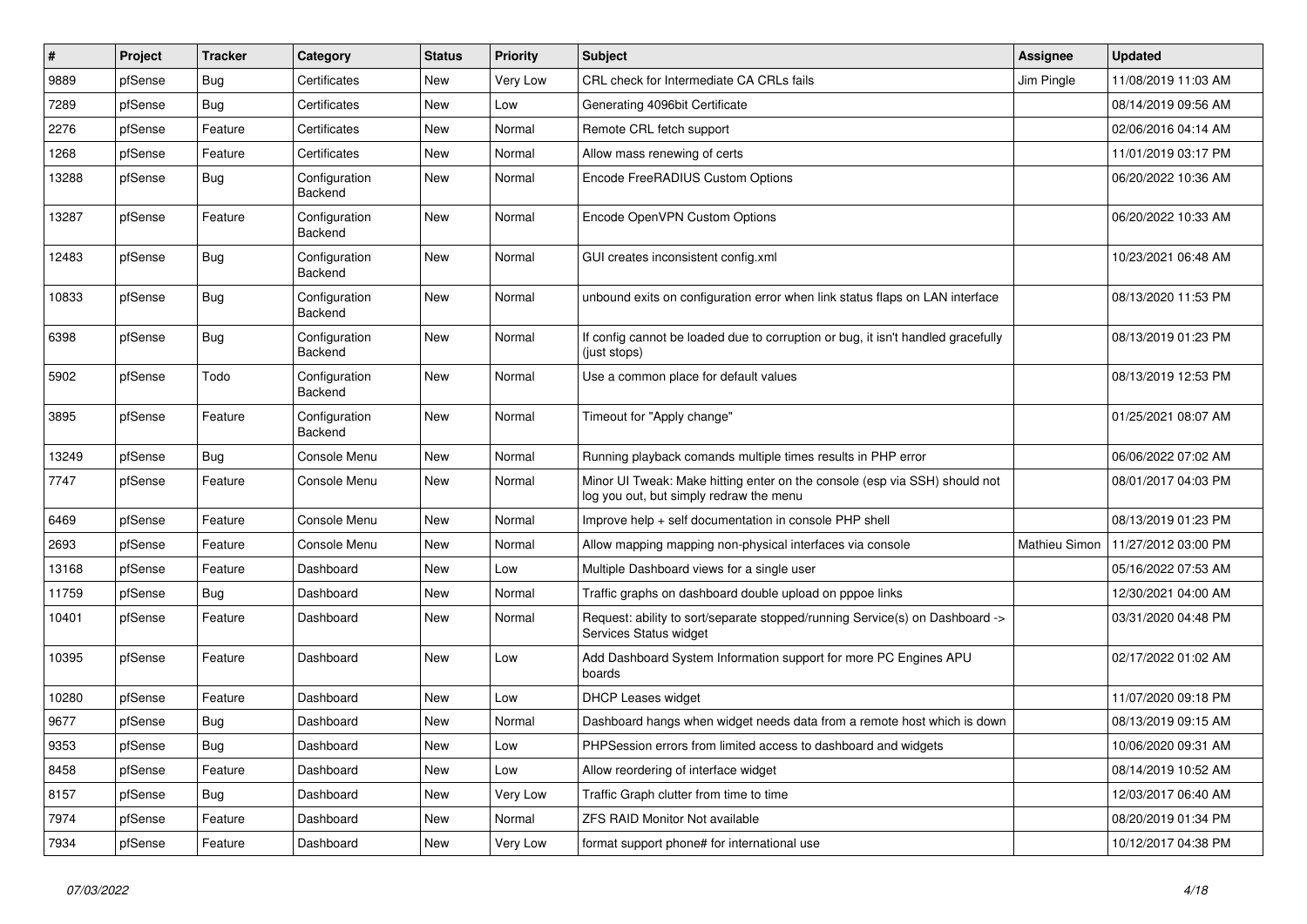| $\vert$ # | Project | <b>Tracker</b> | Category        | <b>Status</b> | <b>Priority</b> | Subject                                                                                          | <b>Assignee</b>      | <b>Updated</b>      |
|-----------|---------|----------------|-----------------|---------------|-----------------|--------------------------------------------------------------------------------------------------|----------------------|---------------------|
| 7857      | pfSense | <b>Bug</b>     | Dashboard       | New           | Very Low        | Interfaces Widget U/I fails to wrap IPV6 addresses when the string is too wide<br>for the widget |                      | 08/13/2019 09:15 AM |
| 7788      | pfSense | Bug            | Dashboard       | New           | Low             | Irregular updating of widgets like cpu/uptime on system widget.                                  |                      | 08/21/2019 09:03 AM |
| 7387      | pfSense | <b>Bug</b>     | Dashboard       | New           | Low             | New Traffic Graph in dashboard resets inverted view to normal view                               | <b>Jared Dillard</b> | 12/11/2021 08:14 PM |
| 7182      | pfSense | Feature        | Dashboard       | <b>New</b>    | Normal          | Break up System Widget on the Dashboard                                                          |                      | 08/21/2019 08:59 AM |
| 7113      | pfSense | Bug            | Dashboard       | New           | Normal          | Interface name in Traffic Graphs                                                                 |                      | 12/31/2021 05:40 PM |
| 6390      | pfSense | Todo           | Dashboard       | New           | Low             | Autoscale from Traffic Graph not correct size (big graphs)                                       |                      | 05/23/2016 01:38 PM |
| 5567      | pfSense | Feature        | Dashboard       | New           | Low             | CARP status widget does not update in real time                                                  |                      | 08/20/2019 03:33 PM |
| 4646      | pfSense | Feature        | Dashboard       | New           | Normal          | Recover valuable vertical screen real estate in dashboard                                        |                      | 04/20/2015 07:46 PM |
| 3411      | pfSense | <b>Bug</b>     | Dashboard       | New           | Low             | Interfaces and statistics dashboard widgets very slow with large numbers of<br>interfaces        |                      | 01/24/2014 02:09 AM |
| 2479      | pfSense | Feature        | Dashboard       | <b>New</b>    | Normal          | Allow reordering of the traffic graphs on the dashboard                                          |                      | 06/08/2012 04:13 PM |
| 7244      | pfSense | Feature        | Developer Tools | <b>New</b>    | Normal          | Publish pfsense as a Vagrant Basebox                                                             |                      | 01/29/2019 04:09 AM |
| 1219      | pfSense | Feature        | Developer Tools | New           | Low             | Ship DTRACE enabled kernels in the images                                                        |                      | 07/26/2017 03:14 AM |
| 13273     | pfSense | <b>Bug</b>     | DHCP (IPv4)     | New           | Normal          | dhclient can use conflicting recorded leases                                                     |                      | 06/14/2022 11:07 AM |
| 13263     | pfSense | <b>Bug</b>     | DHCP (IPv4)     | New           | Low             | Deleting a static DHCP entry when the related IP is not in the arp table<br>spams the log        |                      | 06/10/2022 11:18 AM |
| 13256     | pfSense | Feature        | DHCP (IPv4)     | <b>New</b>    | Normal          | Better handling of duplicate IPs in static DHCP assignments                                      |                      | 06/11/2022 04:51 PM |
| 13250     | pfSense | Todo           | DHCP (IPv4)     | New           | Very Low        | Clean up DHCP Server option language                                                             | Jim Pingle           | 06/28/2022 12:01 PM |
| 13217     | pfSense | <b>Bug</b>     | DHCP (IPv4)     | New           | Normal          | dhclient using default pid file location which does not exist                                    | Viktor Gurov         | 05/26/2022 08:09 AM |
| 12922     | pfSense | Bug            | DHCP (IPv4)     | <b>New</b>    | Normal          | Classless static routes received on DHCP WAN can override chosen default<br>gateway              |                      | 03/28/2022 10:08 AM |
| 12070     | pfSense | Bug            | DHCP (IPv4)     | <b>New</b>    | Low             | <b>VLAN0 for WAN DHCP</b>                                                                        |                      | 12/23/2021 04:31 PM |
| 12067     | pfSense | <b>Bug</b>     | DHCP (IPv4)     | New           | Very Low        | <b>DHCP Monitoring Statistics Error</b>                                                          |                      | 06/21/2021 08:39 AM |
| 11004     | pfSense | Feature        | DHCP (IPv4)     | <b>New</b>    | Low             | DHCP reservations with no IP address show entries in DHCP leases                                 |                      | 10/26/2020 07:22 AM |
| 10802     | pfSense | Feature        | DHCP (IPv4)     | <b>New</b>    | Very Low        | Seperator for DHCP Static Mapped leases                                                          |                      | 07/31/2020 10:30 AM |
| 10345     | pfSense | Feature        | DHCP (IPv4)     | New           | Normal          | DHCP lease distinction between online and offline                                                |                      | 03/16/2020 07:56 AM |
| 10250     | pfSense | Feature        | DHCP (IPv4)     | New           | Very Low        | DHCP lease view by interface                                                                     |                      | 02/11/2020 07:47 AM |
| 9732      | pfSense | Feature        | DHCP (IPv4)     | New           | Normal          | System UTC time offset in DHCP Option 2                                                          |                      | 09/06/2019 08:39 PM |
| 9343      | pfSense | <b>Bug</b>     | DHCP (IPv4)     | New           | Normal          | diag_arp.php times out with large DHCPD leases table                                             |                      | 08/14/2019 01:19 PM |
| 9130      | pfSense | Feature        | DHCP (IPv4)     | <b>New</b>    | Normal          | Request ID [#INC-16195]: DHCP - PXE Boot                                                         |                      | 09/10/2020 01:39 PM |
| 8879      | pfSense | Feature        | DHCP (IPv4)     | New           | Very Low        | DHCP options ADD force options                                                                   |                      | 09/07/2018 09:14 AM |
| 8614      | pfSense | Bug            | DHCP (IPv4)     | New           | Normal          | Cannot remove Additional BOOTP/DHCP Options                                                      |                      | 08/21/2019 09:15 AM |
| 8330      | pfSense | Feature        | DHCP (IPv4)     | New           | Normal          | add options for ddns-local-address statements                                                    |                      | 04/27/2021 12:31 PM |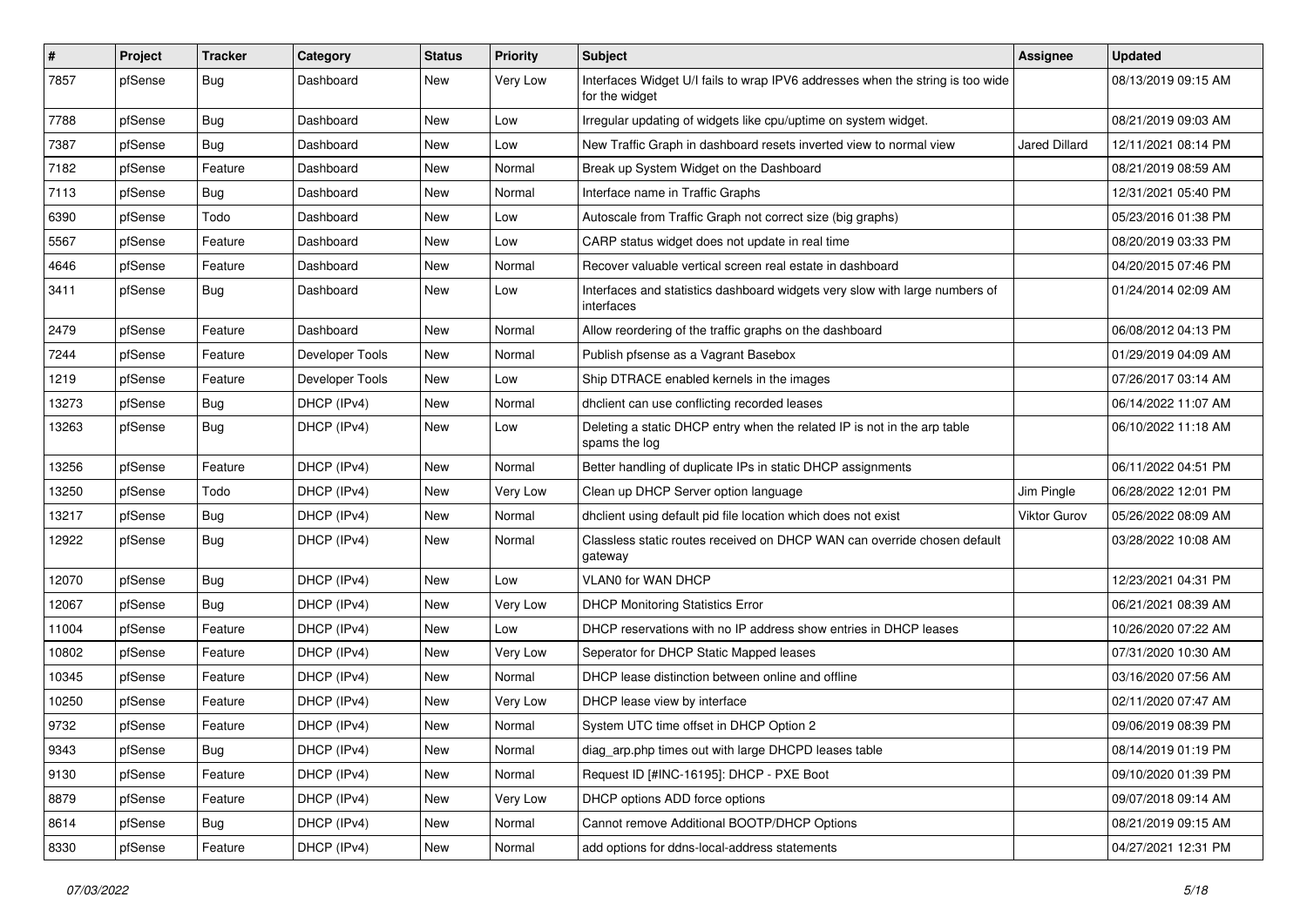| ∦     | Project | <b>Tracker</b> | Category    | <b>Status</b> | <b>Priority</b> | <b>Subject</b>                                                                                                                     | Assignee             | <b>Updated</b>      |
|-------|---------|----------------|-------------|---------------|-----------------|------------------------------------------------------------------------------------------------------------------------------------|----------------------|---------------------|
| 7441  | pfSense | Feature        | DHCP (IPv4) | New           | Low             | Display start/end times for Static Mapping leases on DHCP Leases/DHCPv6<br>Leases                                                  |                      | 08/21/2019 10:48 AM |
| 7405  | pfSense | Feature        | DHCP (IPv4) | New           | Normal          | Ability to add dhcp host reservations from "Diagnostics -> ARP table"                                                              |                      | 10/12/2020 08:22 AM |
| 7172  | pfSense | <b>Bug</b>     | DHCP (IPv4) | New           | Normal          | Sorting by hostname in Services > DHCP Server > LAN should be "natural"<br>(alphanumeric friendly)                                 |                      | 08/20/2019 03:47 PM |
| 6960  | pfSense | Feature        | DHCP (IPv4) | New           | Normal          | Consider replacing ISC DHCP server with KEA DHCP                                                                                   |                      | 09/24/2020 01:59 PM |
| 6615  | pfSense | Feature        | DHCP (IPv4) | New           | Normal          | new DHCP server option                                                                                                             |                      | 08/13/2019 01:39 PM |
| 6544  | pfSense | Feature        | DHCP (IPv4) | New           | Very Low        | RFC 3046 DHCP Option 82 support (and RFC 3315/4649/4580 for IPv6)                                                                  |                      | 07/13/2020 02:14 AM |
| 5080  | pfSense | Feature        | DHCP (IPv4) | New           | Normal          | Settings tab under Services>DHCP Server                                                                                            |                      | 08/13/2019 12:53 PM |
| 4899  | pfSense | Feature        | DHCP (IPv4) | <b>New</b>    | Normal          | Additional BOOTP/DHCP Options should allow a force option                                                                          |                      | 01/02/2018 02:24 PM |
| 4451  | pfSense | Bug            | DHCP (IPv4) | New           | Low             | Status DHCP Leases shows double entries for static entries without IP<br>address                                                   | <b>Phillip Davis</b> | 05/21/2022 04:55 PM |
| 3771  | pfSense | <b>Bug</b>     | DHCP (IPv4) | New           | Normal          | Webinterface and dhcpdcrashes with 500+ static leases                                                                              |                      | 08/21/2019 09:26 AM |
| 3534  | pfSense | Feature        | DHCP (IPv4) | New           | Normal          | DDNS using arbitrary zone primary                                                                                                  |                      | 07/08/2014 11:40 AM |
| 3404  | pfSense | Bug            | DHCP (IPv4) | New           | Normal          | DHCP Server Fails to Start on Interfaces that are Slow to Come Online<br>During Boot                                               |                      | 02/11/2014 05:09 PM |
| 2983  | pfSense | Feature        | DHCP (IPv4) | New           | Normal          | DHCPD: Add vendor-class-identifier and MAC-OIDs                                                                                    |                      | 05/29/2020 09:24 PM |
| 2774  | pfSense | Feature        | DHCP (IPv4) | New           | Normal          | Extend DHCP Pools code to allow using different subnets                                                                            |                      | 08/19/2019 10:27 AM |
| 2323  | pfSense | Feature        | DHCP (IPv4) | New           | Low             | GUI doesn't allow to configure DHCP server to serve IP addresses belonging<br>to subnets wich are not associated with an interface |                      | 08/19/2019 10:27 AM |
| 13296 | pfSense | Feature        | DHCP (IPv6) | New           | Normal          | Add support for DHCP6 OPTION_PD_EXCLUDE (RFC 6603)                                                                                 |                      | 06/24/2022 10:10 PM |
| 13253 | pfSense | <b>Bug</b>     | DHCP (IPv6) | New           | Normal          | 'dhcp6c' is not restarted when applying settings when multiple WANs are<br>configured for DHCP6                                    |                      | 06/28/2022 12:01 PM |
| 13248 | pfSense | Regression     | DHCP (IPv6) | New           | Normal          | IPv6 Router Advertisements runs when config.xml does not contain an entry<br>for the interface                                     |                      | 06/05/2022 07:44 PM |
| 13237 | pfSense | <b>Bug</b>     | DHCP (IPv6) | New           | Normal          | dhcp6c script cannot be executed safely                                                                                            |                      | 06/01/2022 11:20 AM |
| 12823 | pfSense | Bug            | DHCP (IPv6) | New           | Normal          | Multiple DHCP6 WAN connections PPPoE interface 'defached' status                                                                   |                      | 02/18/2022 05:39 AM |
| 12581 | pfSense | Regression     | DHCP (IPv6) | New           | Normal          | CARP IPv6 assigned address does not get advertised to endpoints with<br><b>RADV</b>                                                |                      | 12/16/2021 02:34 PM |
| 10822 | pfSense | <b>Bug</b>     | DHCP (IPv6) | New           | Normal          | Deprecated IPv6 prefix won't be announced as deprecated to clients                                                                 |                      | 08/10/2020 09:23 AM |
| 10714 | pfSense | <b>Bug</b>     | DHCP (IPv6) | New           | Normal          | radvd only gives out the prefix of the "first" IPv6 address of an interface                                                        |                      | 10/06/2020 01:03 PM |
| 9575  | pfSense | Feature        | DHCP (IPv6) | New           | Very Low        | RFC 7078 - Distributing Address Selection Policy Using DHCPv6                                                                      |                      | 08/14/2019 02:39 PM |
| 9536  | pfSense | Feature        | DHCP (IPv6) | New           | Normal          | Support dynamic prefix in DHCPv6 Server                                                                                            |                      | 05/25/2022 04:27 AM |
| 9136  | pfSense | <b>Bug</b>     | DHCP (IPv6) | New           | High            | IPv6 Tracking Interfaces Lose IPv6 Address in Certain Cases                                                                        |                      | 04/21/2022 12:39 PM |
| 7821  | pfSense | Bug            | DHCP (IPv6) | New           | Normal          | GIF does not support broadcast                                                                                                     |                      | 08/29/2017 10:50 AM |
| 7734  | pfSense | Bug            | DHCP (IPv6) | New           | Normal          | Using opton ia pd0 does not renew prefix and prefix get dropped                                                                    |                      | 07/31/2017 03:46 AM |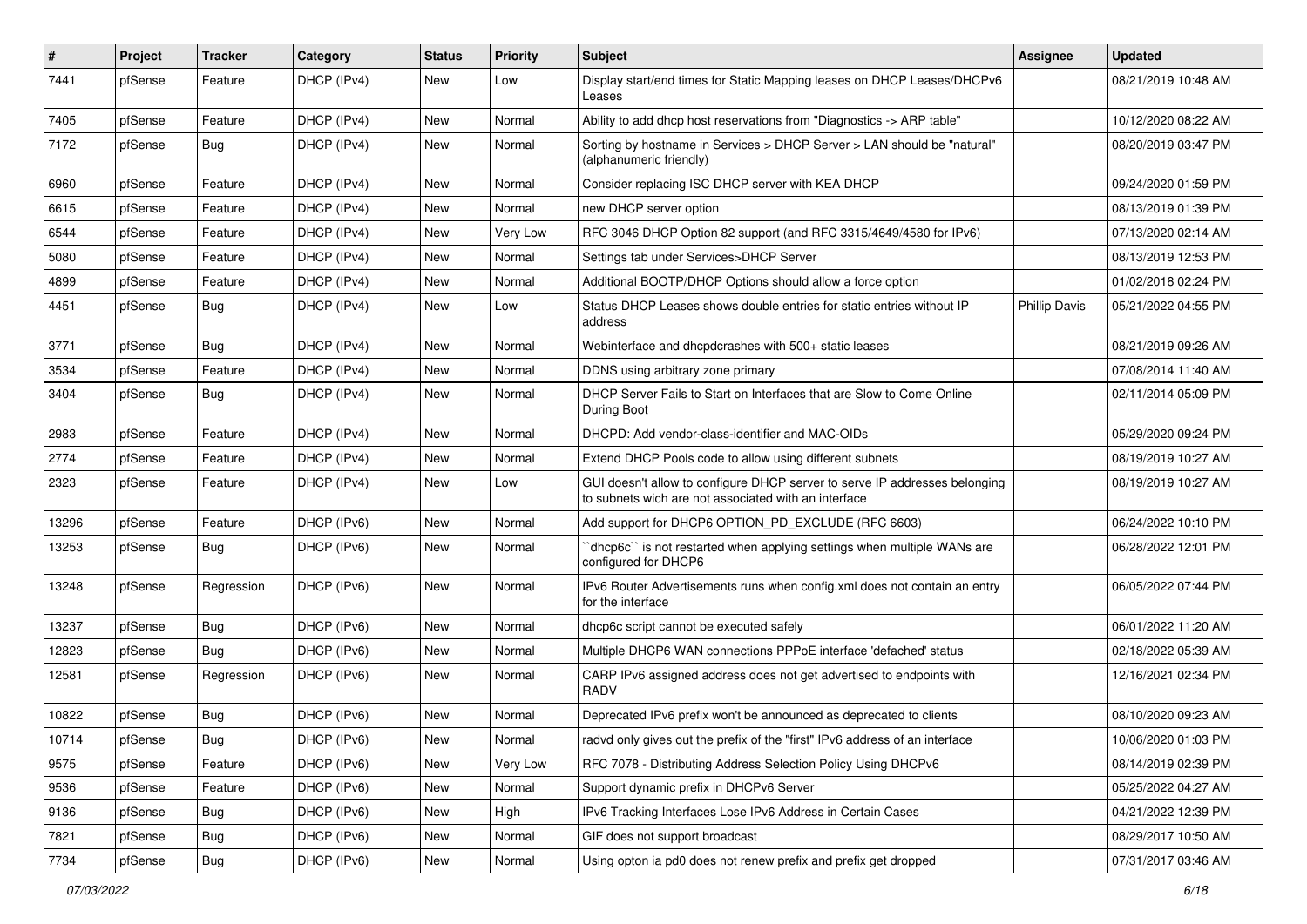| #     | Project | <b>Tracker</b> | Category             | <b>Status</b> | <b>Priority</b> | <b>Subject</b>                                                                            | Assignee           | <b>Updated</b>      |
|-------|---------|----------------|----------------------|---------------|-----------------|-------------------------------------------------------------------------------------------|--------------------|---------------------|
| 6873  | pfSense | Bug            | DHCP (IPv6)          | New           | Low             | radvd - Too many addresses in RDNSS section when previously using<br>DHCP <sub>v6</sub>   | Dominic<br>McKeown | 06/06/2018 10:45 AM |
| 6691  | pfSense | Bug            | DHCP (IPv6)          | New           | Normal          | dhcp6c quits after only two tries if no response was received                             |                    | 12/07/2020 04:25 PM |
| 6283  | pfSense | Feature        | DHCP (IPv6)          | <b>New</b>    | Normal          | Register DHCPv6 leases with DNS resolver                                                  |                    | 08/21/2019 10:48 AM |
| 6051  | pfSense | Bug            | DHCP (IPv6)          | <b>New</b>    | Normal          | DHCPv6 Client Failure for additional WAN Address causes<br>2-seconds-service-restart-loop |                    | 12/03/2020 01:08 AM |
| 5950  | pfSense | Feature        | DHCP (IPv6)          | New           | Normal          | DHCPv6 Server support for PD of PD-obtained networks                                      |                    | 03/04/2016 03:04 AM |
| 3185  | pfSense | Feature        | DHCP (IPv6)          | <b>New</b>    | Normal          | Accommodate a DHCPv6 failover-like mechanism                                              |                    | 11/24/2017 10:44 AM |
| 12508 | pfSense | Bug            | <b>DHCP Relay</b>    | New           | Normal          | DHCP Relay over VPN                                                                       |                    | 11/06/2021 11:25 AM |
| 12120 | pfSense | Feature        | <b>DHCP Relay</b>    | <b>New</b>    | Normal          | Permit several sets of destination DHCP servers in DHCP relay                             |                    | 07/11/2021 05:41 PM |
| 11149 | pfSense | Bug            | <b>DHCP Relay</b>    | New           | Normal          | DHCP relay won't start with DHCP server behind gateway                                    |                    | 03/22/2021 05:13 AM |
| 10715 | pfSense | <b>Bug</b>     | <b>DHCP Relay</b>    | New           | Normal          | DHCPv6 relay always uses the "first" IPv6 address of an interface                         |                    | 06/29/2020 05:01 AM |
| 9680  | pfSense | Feature        | <b>DHCP Relay</b>    | <b>New</b>    | Normal          | Seperate DHCP Server and relay per interface                                              |                    | 02/27/2020 10:47 AM |
| 4680  | pfSense | <b>Bug</b>     | <b>DHCP Relay</b>    | New           | Normal          | DHCP relay does not work with DHCP server on other end of OpenVPN<br>tunnel               |                    | 05/05/2015 06:55 PM |
| 13322 | pfSense | Feature        | Diagnostics          | <b>New</b>    | Low             | Define Packet Capture Protocol                                                            |                    | 06/30/2022 06:45 AM |
| 12343 | pfSense | Feature        | Diagnostics          | New           | Low             | Real time traffic monitoring                                                              |                    | 09/06/2021 01:26 PM |
| 11856 | pfSense | Feature        | Diagnostics          | <b>New</b>    | Normal          | Replace/add Alias or DNS names for known LAN addresses in the State<br>table              |                    | 04/27/2021 08:01 AM |
| 9718  | pfSense | Feature        | Diagnostics          | <b>New</b>    | Low             | Make diag_states_summary table sortable                                                   |                    | 10/06/2020 09:12 AM |
| 7848  | pfSense | Bug            | Diagnostics          | <b>New</b>    | Low             | NDP Table Sort by Expiration Error                                                        |                    | 08/26/2019 02:56 PM |
| 7590  | pfSense | <b>Bug</b>     | Diagnostics          | New           | Normal          | diag edit do not save when nothing to sae (in directory browse view)                      |                    | 05/20/2017 05:04 PM |
| 7589  | pfSense | Bug            | <b>Diagnostics</b>   | <b>New</b>    | Normal          | diag_edit.php old print_info_box                                                          |                    | 05/20/2017 05:02 PM |
| 7459  | pfSense | Feature        | <b>Diagnostics</b>   | New           | Low             | "Refresh" button for Diagnostics/Tables display                                           |                    | 08/21/2019 09:27 AM |
| 7442  | pfSense | Feature        | Diagnostics          | New           | Low             | Suggestions for Diagnostics / ARP Table and Diagnostics / NDP Table                       |                    | 08/21/2019 09:27 AM |
| 6804  | pfSense | Feature        | <b>Diagnostics</b>   | <b>New</b>    | Very Low        | Add row counter into Diagnostics -> Edit File                                             |                    | 08/20/2019 03:44 PM |
| 5556  | pfSense | Feature        | Diagnostics          | New           | Normal          | No error when downloading non-existing file on Diagnostics/Execute                        |                    | 08/20/2019 03:43 PM |
| 4914  | pfSense | Feature        | Diagnostics          | New           | Low             | <b>Packet Capture Settings</b>                                                            |                    | 08/20/2019 08:51 AM |
| 4456  | pfSense | Feature        | Diagnostics          | New           | Normal          | Packet capture additional filtering options                                               |                    | 08/20/2019 03:30 PM |
| 1656  | pfSense | Feature        | Diagnostics          | New           | Normal          | Teach pfctl to kill states by port number                                                 |                    | 08/21/2019 09:55 AM |
| 12139 | pfSense | Feature        | <b>DNS Forwarder</b> | <b>New</b>    | Normal          | Add support in for specifying a DNSMASQ configuration file                                |                    | 07/16/2021 09:45 PM |
| 7329  | pfSense | Bug            | <b>DNS Forwarder</b> | New           | Low             | DHCP Not Updating DNS                                                                     |                    | 01/21/2022 09:16 PM |
| 2410  | pfSense | Feature        | <b>DNS Forwarder</b> | New           | Normal          | Support name based aliasing via CNAMEs or some other mechanism.                           |                    | 12/11/2012 09:56 PM |
| 13254 | pfSense | <b>Bug</b>     | <b>DNS Resolver</b>  | New           | Normal          | DNS resolver does not update "unbound.conf" file during link down events                  |                    | 06/28/2022 12:01 PM |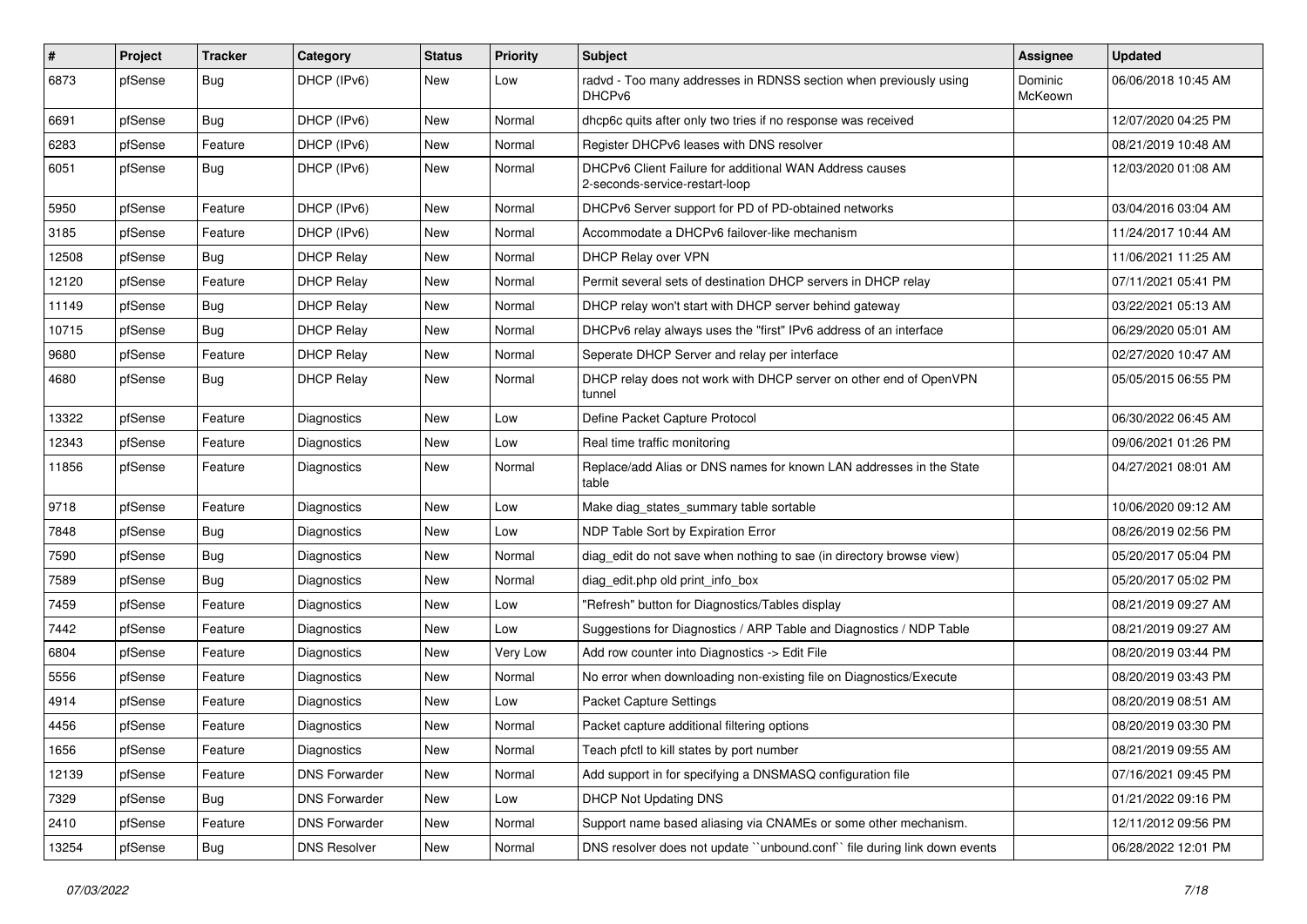| ∦     | Project | <b>Tracker</b> | Category            | <b>Status</b> | <b>Priority</b> | <b>Subject</b>                                                                                                                | <b>Assignee</b> | <b>Updated</b>      |
|-------|---------|----------------|---------------------|---------------|-----------------|-------------------------------------------------------------------------------------------------------------------------------|-----------------|---------------------|
| 12612 | pfSense | <b>Bug</b>     | <b>DNS Resolver</b> | New           | Normal          | DNS Resolver is restarted during every "rc.newwanip" event                                                                    |                 | 06/28/2022 12:01 PM |
| 12551 | pfSense | Feature        | <b>DNS Resolver</b> | New           | Low             | Add ability to set DNS resolver search domain list                                                                            |                 | 12/01/2021 11:18 AM |
| 11921 | pfSense | Feature        | <b>DNS Resolver</b> | New           | Very Low        | Feature Request: Compile unbound with EDNS Client Subnet (ECS) module<br>(--enable-subnet)                                    |                 | 05/14/2021 07:29 AM |
| 10624 | pfSense | <b>Bug</b>     | <b>DNS Resolver</b> | <b>New</b>    | Normal          | Unbound configuration memory leak with python module + register DHCP<br>leases active                                         |                 | 02/26/2021 10:27 AM |
| 10342 | pfSense | <b>Bug</b>     | <b>DNS Resolver</b> | New           | Normal          | Unbound domain overrides stop resolving periodically. They only resume<br>after the service has been restarted.               |                 | 03/13/2020 10:35 AM |
| 10143 | pfSense | <b>Bug</b>     | <b>DNS Resolver</b> | New           | Normal          | System hostname DNS entry is assigned to the wrong IP on multi-wan setups                                                     |                 | 12/31/2019 02:33 PM |
| 9654  | pfSense | <b>Bug</b>     | <b>DNS Resolver</b> | New           | Normal          | After reboot, the DNS resolver must be restarted before it will advertise the<br>ipv6 DNS address of the router.              |                 | 11/20/2020 03:12 AM |
| 9436  | pfSense | Feature        | <b>DNS Resolver</b> | New           | Normal          | Unbound: enable dnstap support                                                                                                |                 | 03/27/2019 07:54 PM |
| 9037  | pfSense | Bug            | <b>DNS Resolver</b> | New           | Normal          | Unbound not logging to syslog after reboot                                                                                    |                 | 10/12/2018 05:09 AM |
| 8236  | pfSense | Feature        | <b>DNS Resolver</b> | New           | Normal          | Ability to configure "forward-first" and "forward-host" options for more robust<br>domain overrides in DNS Resolver           |                 | 12/26/2017 01:26 AM |
| 7852  | pfSense | Feature        | <b>DNS Resolver</b> | <b>New</b>    | Normal          | Add views support to Unbound GUI                                                                                              |                 | 09/11/2017 12:26 PM |
| 7495  | pfSense | Feature        | <b>DNS Resolver</b> | New           | Low             | Ability to set TTL for local for Unbound host overrides and dhcp leases                                                       |                 | 03/06/2018 09:46 AM |
| 7152  | pfSense | <b>Bug</b>     | <b>DNS Resolver</b> | New           | Normal          | Unbound / DNS Resolver issue if "Register DHCP static mappings in the<br>DNS Resolver" set before wildcard DNS custom options |                 | 12/18/2021 04:59 PM |
| 6103  | pfSense | Feature        | <b>DNS Resolver</b> | <b>New</b>    | Normal          | DNS Resolver Outgoing Interfaces should be able to use Gateway Groups                                                         |                 | 10/21/2019 08:02 AM |
| 4798  | pfSense | Feature        | <b>DNS Resolver</b> | New           | Normal          | Make host and domain overrides available to both DNS Resolver and DNS<br>Forwarder                                            |                 | 06/29/2015 02:14 AM |
| 1819  | pfSense | <b>Bug</b>     | <b>DNS Resolver</b> | New           | Normal          | DNS Resolver Not Registering DHCP Server Specified Domain Name                                                                | Luiz Souza      | 04/28/2022 01:53 PM |
| 13167 | pfSense | Bug            | <b>Dynamic DNS</b>  | <b>New</b>    | Normal          | phpDynDNS: DigitalOcean ddns update fails (bad request, invalid character<br>'-' in request id)                               |                 | 06/16/2022 09:30 PM |
| 12848 | pfSense | Feature        | <b>Dynamic DNS</b>  | New           | Normal          | Evaluation of the DynDNS "Result Match" string                                                                                |                 | 02/22/2022 02:01 AM |
| 12602 | pfSense | Feature        | <b>Dynamic DNS</b>  | New           | Normal          | DHCPv6 should allow DDNS Client updates for hosts                                                                             |                 | 12/15/2021 11:00 AM |
| 11177 | pfSense | <b>Bug</b>     | <b>Dynamic DNS</b>  | New           | Normal          | DDNSv6 not using Check IP Services                                                                                            |                 | 12/21/2020 05:02 AM |
| 11147 | pfSense | Bug            | Dynamic DNS         | New           | Normal          | Domeneshop DynDNS IPv4 and IPv6                                                                                               |                 | 12/09/2020 11:47 PM |
| 11084 | pfSense | Feature        | <b>Dynamic DNS</b>  | New           | Normal          | Dynamic DNS include option to specify virtual IP addresses                                                                    |                 | 11/19/2020 01:26 PM |
| 10962 | pfSense | Feature        | Dynamic DNS         | New           | Normal          | Add Cpanel support for Dynamic DNS Clients                                                                                    |                 | 12/28/2020 01:56 PM |
| 10000 | pfSense | <b>Bug</b>     | Dynamic DNS         | New           | Normal          | Azure Dynamic DNS A and AAAA Records for Apex Zone                                                                            |                 | 03/31/2020 09:03 AM |
| 9805  | pfSense | <b>Bug</b>     | Dynamic DNS         | New           | Normal          | dynDNS cloudflare multiple entries                                                                                            |                 | 10/02/2019 04:51 PM |
| 9664  | pfSense | Bug            | Dynamic DNS         | New           | Normal          | DynDNS and Dual-wan problem with CloudFlare (works with No-Ip)                                                                |                 | 08/03/2019 10:00 AM |
| 9504  | pfSense | Bug            | Dynamic DNS         | New           | Normal          | Multiple Dynamic DNS update notifications for the same interface, not<br>differentiated by the hostname                       |                 | 05/07/2019 07:46 AM |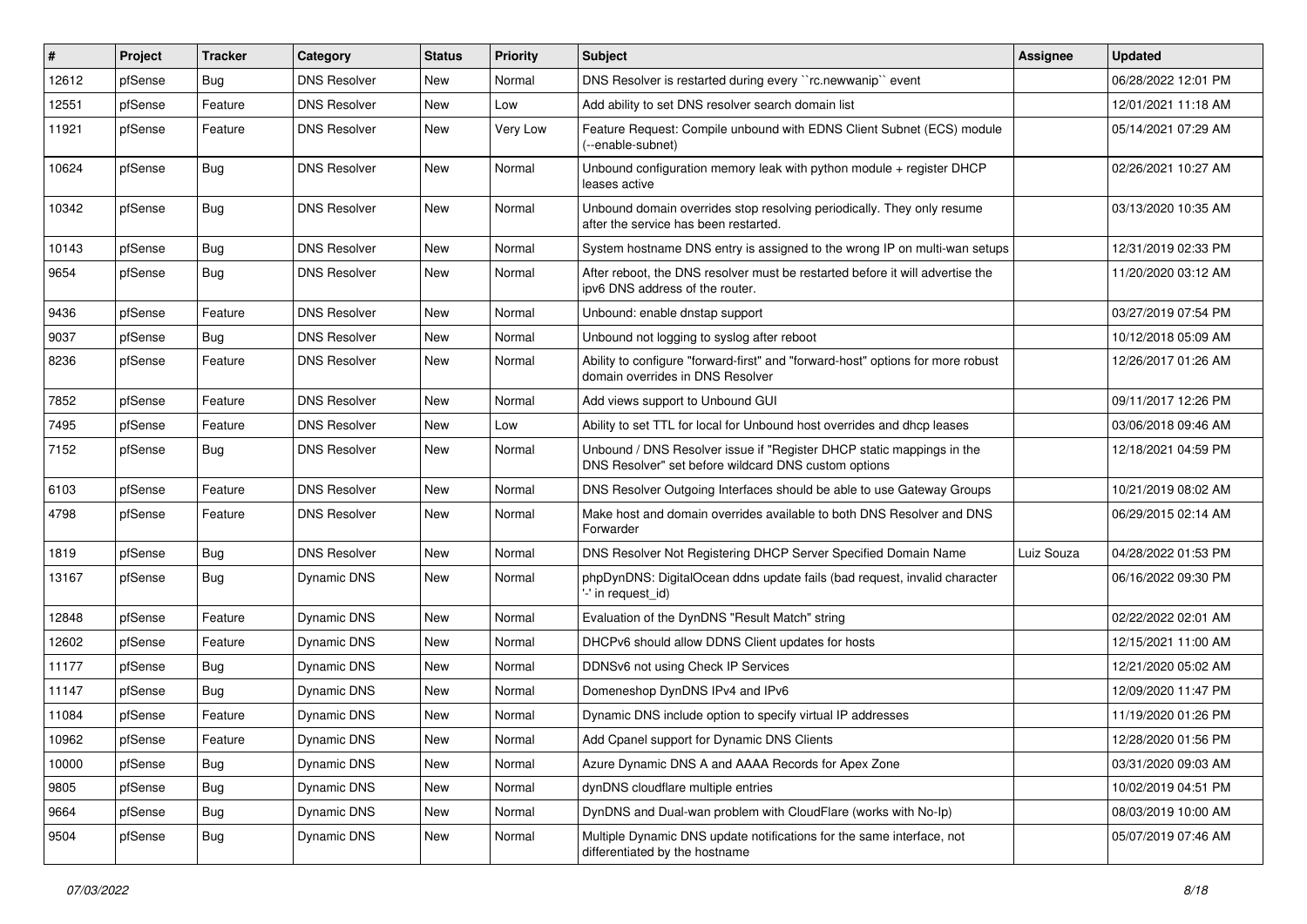| #     | Project | <b>Tracker</b> | Category           | <b>Status</b> | <b>Priority</b> | <b>Subject</b>                                                                                    | <b>Assignee</b> | <b>Updated</b>      |
|-------|---------|----------------|--------------------|---------------|-----------------|---------------------------------------------------------------------------------------------------|-----------------|---------------------|
| 9063  | pfSense | Feature        | Dynamic DNS        | <b>New</b>    | Normal          | Allow dynamic DNS client entry to specify which Check IP service to use                           |                 | 10/24/2018 11:53 AM |
| 8500  | pfSense | Bug            | Dynamic DNS        | New           | Low             | Incorrect categorization of status/info messages from phpDynDNS                                   |                 | 08/16/2019 12:50 PM |
| 8432  | pfSense | Bug            | Dynamic DNS        | New           | Normal          | Dynamic DNS Client gives an error that it can't find IPv6 address when WAN<br>interface is a LAGG |                 | 09/17/2020 05:23 AM |
| 8406  | pfSense | Bug            | <b>Dynamic DNS</b> | <b>New</b>    | Normal          | DDNS IPV6 Cloudflare Client does not detect PPOE address                                          |                 | 03/31/2018 11:56 AM |
| 7718  | pfSense | Feature        | Dynamic DNS        | New           | Very Low        | Hostname for Custom DynDNS Updater.                                                               |                 | 07/24/2017 10:05 AM |
| 7418  | pfSense | Feature        | Dynamic DNS        | New           | Normal          | Dynamic dns should be sorted interface name                                                       |                 | 08/21/2019 08:58 AM |
| 7292  | pfSense | Feature        | Dynamic DNS        | <b>New</b>    | Normal          | DynamicDNS configuration does not sync to HA secondary                                            |                 | 02/21/2017 04:56 PM |
| 13067 | pfSense | Bug            | FilterDNS          | New           | Normal          | filterdns resolve interval is twice the intended value                                            |                 | 04/17/2022 07:45 PM |
| 11352 | pfSense | Bug            | FreeBSD            | <b>New</b>    | Low             | CTF types > 2^15 in the pfSense kernel config results in DTrace failing                           | Scott Long      | 03/17/2021 02:52 AM |
| 11184 | pfSense | <b>Bug</b>     | FreeBSD            | New           | Normal          | PF: State policy cannot be configurable                                                           |                 | 02/09/2021 02:43 AM |
| 13242 | pfSense | Feature        | Gateway Monitoring | New           | Normal          | Enhancements to static route creation/deletion for dpinger monitor IPs                            |                 | 06/03/2022 11:20 AM |
| 13076 | pfSense | Bug            | Gateway Monitoring | New           | Normal          | Marking a gateway as down does not affect IPsec entries using gateway<br>groups                   |                 | 06/28/2022 12:01 PM |
| 12811 | pfSense | Bug            | Gateway Monitoring | <b>New</b>    | Normal          | Services are not restarted when PPP interfaces connect                                            | Jim Pingle      | 06/30/2022 03:18 AM |
| 8192  | pfSense | Bug            | Gateway Monitoring | <b>New</b>    | Low             | dpinger - Change in ISP link-local IPv6 address drops connectivity                                | Luiz Souza      | 11/05/2020 07:31 AM |
| 7671  | pfSense | Feature        | Gateway Monitoring | New           | Normal          | Gateway Monitoring Via Custom Script or Telnet.                                                   |                 | 09/18/2020 02:59 PM |
| 3859  | pfSense | Feature        | Gateway Monitoring | <b>New</b>    | Low             | Make it possible to set the source IP address for gateway monitoring                              |                 | 11/06/2016 10:12 PM |
| 13294 | pfSense | Feature        | Gateways           | New           | Low             | Change gateway name                                                                               |                 | 06/22/2022 06:07 PM |
| 12942 | pfSense | <b>Bug</b>     | Gateways           | <b>New</b>    | Normal          | Code to kill states for old gateway when reconnecting an interface is incorrect                   | Jim Pingle      | 06/28/2022 12:01 PM |
| 12857 | pfSense | Bug            | Gateways           | <b>New</b>    | Normal          | Firewall gateway goes away when making changes to Bridge0 device                                  |                 | 02/27/2022 11:20 AM |
| 12764 | pfSense | <b>Bug</b>     | Gateways           | New           | Normal          | VTI gateway status is pending after assigning the VTI interface                                   |                 | 02/07/2022 05:41 AM |
| 12632 | pfSense | <b>Bug</b>     | Gateways           | New           | High            | Assigning a /30 WAN IP address at the console does not save the gateway<br>correctly              |                 | 06/28/2022 12:01 PM |
| 12077 | pfSense | Feature        | Gateways           | New           | Normal          | Allow stick-connections per gateway group                                                         |                 | 06/24/2021 08:45 AM |
| 11213 | pfSense | Feature        | Gateways           | New           | Low             | Option to mark gateway as down directly from Table                                                |                 | 01/03/2021 07:09 AM |
| 10875 | pfSense | <b>Bug</b>     | Gateways           | New           | Normal          | PPP periodic reset does not fully restore gateway group round-robin<br>functionality              | Luiz Souza      | 11/05/2020 07:44 AM |
| 9650  | pfSense | Bug            | Gateways           | <b>New</b>    | Normal          | IPv6 connection drops (ir-)regular on Kabelvodafone (German cable ISP)                            |                 | 07/27/2019 07:14 AM |
| 8846  | pfSense | <b>Bug</b>     | Gateways           | New           | Low             | Misleading gateway error message adding/editing static routes using a<br>disabled interface       |                 | 08/21/2019 11:29 AM |
| 8743  | pfSense | Todo           | Gateways           | <b>New</b>    | Low             | Gateway Groups page should list gateways in tier order                                            |                 | 08/14/2019 12:16 PM |
| 8343  | pfSense | <b>Bug</b>     | Gateways           | New           | Normal          | Gateway Routes (Default Routes) not removed in Kernel when removed from<br>GUI                    |                 | 05/14/2020 01:22 AM |
| 13003 | pfSense | <b>Bug</b>     | Hardware / Drivers | New           | Normal          | Malicious Driver Detection event on ixl driver                                                    |                 | 06/25/2022 05:00 PM |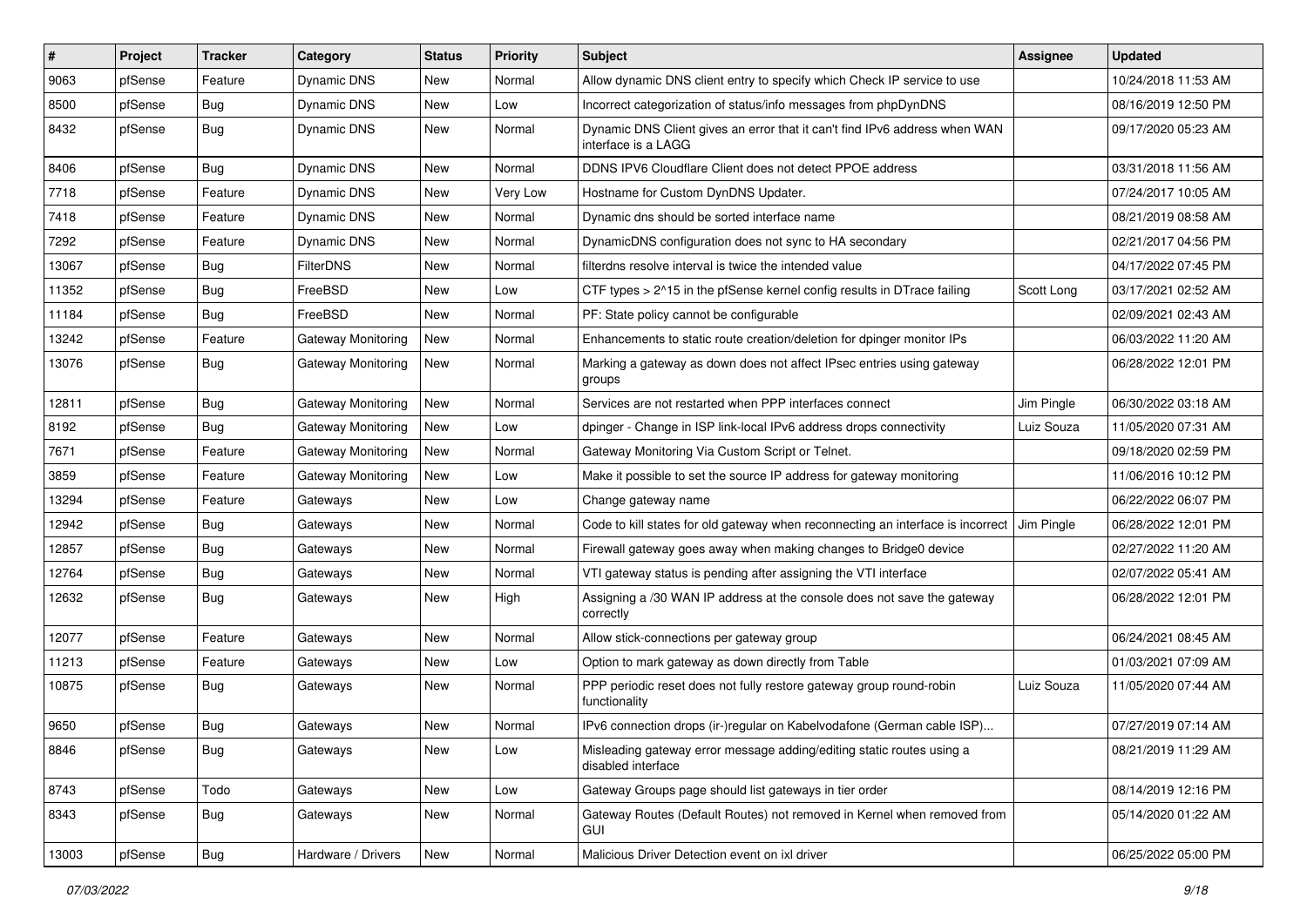| $\sharp$ | Project | <b>Tracker</b> | Category                 | <b>Status</b> | <b>Priority</b> | <b>Subject</b>                                                                                 | Assignee      | <b>Updated</b>      |
|----------|---------|----------------|--------------------------|---------------|-----------------|------------------------------------------------------------------------------------------------|---------------|---------------------|
| 12300    | pfSense | Feature        | Hardware / Drivers       | <b>New</b>    | Normal          | Add Aquantia Atlantic driver to pfsense                                                        |               | 09/14/2021 06:49 AM |
| 11876    | pfSense | Feature        | Hardware / Drivers       | New           | Normal          | OpenSSL does not use QAT acceleration on pfSense Plus<br>21.02-RELEASE-p1 or 21.05-DEVELOPMENT |               | 05/03/2021 08:02 AM |
| 11731    | pfSense | Bug            | Hardware / Drivers       | <b>New</b>    | Normal          | Missing support for Realtek USB NICs                                                           |               | 03/30/2021 04:32 AM |
| 11438    | pfSense | Feature        | Hardware / Drivers       | <b>New</b>    | Low             | Allow multiple cryptographic accelerator modules to be loaded at the same<br>time              |               | 02/18/2021 12:40 PM |
| 10805    | pfSense | Feature        | Hardware / Drivers       | New           | Normal          | Intel QAT (QuickAssist) encryption support for PfSense                                         |               | 07/31/2020 03:13 PM |
| 10584    | pfSense | <b>Bug</b>     | Hardware / Drivers       | New           | Normal          | SG-3100 with M.2: shutdown instead of reboot                                                   |               | 07/21/2020 03:08 AM |
| 9800     | pfSense | Feature        | Hardware / Drivers       | New           | Normal          | Add toggle for net.isr.dispatch=deferred in GUI                                                |               | 09/29/2019 06:18 AM |
| 8324     | pfSense | <b>Bug</b>     | Hardware / Drivers       | <b>New</b>    | Normal          | bxe cards require promisc for OSPF                                                             | Luiz Souza    | 05/25/2020 03:19 PM |
| 8309     | pfSense | Feature        | Hardware / Drivers       | New           | Normal          | Include apuled driver to add support for LEDs on PC Engines APU boards                         | Darryn Storm  | 08/20/2019 08:47 AM |
| 7720     | pfSense | Feature        | Hardware / Drivers       | New           | Normal          | Add general watchdog kernel modules (like ichwd) and watchdogd support in<br>the GUI.          |               | 08/19/2019 01:20 PM |
| 7212     | pfSense | Feature        | Hardware / Drivers       | New           | Normal          | Provide Driver for SG-1000 Crypto Accelerator                                                  | Luiz Souza    | 08/20/2019 08:46 AM |
| 6574     | pfSense | Feature        | Hardware / Drivers       | New           | Normal          | Support USB RNDIS network interfaces                                                           |               | 08/20/2019 08:46 AM |
| 10732    | pfSense | Feature        | <b>High Availability</b> | New           | Very Low        | Warning banner for secondary HA node                                                           |               | 12/23/2021 03:34 AM |
| 8474     | pfSense | Feature        | <b>High Availability</b> | New           | Low             | Easier Conversion to HA Pair from Existing Non-HA Firewall                                     |               | 04/19/2018 11:52 PM |
| 13277    | pfSense | <b>Bug</b>     | <b>IGMP Proxy</b>        | <b>New</b>    | Normal          | IGMP Proxy webConfigurator Page Always Produces Error                                          |               | 06/16/2022 07:50 PM |
| 13276    | pfSense | Bug            | <b>IGMP Proxy</b>        | New           | Normal          | IGMP Proxy Error Message for Logging Links to System Log Instead of<br>Routing Log             |               | 06/16/2022 07:48 PM |
| 12079    | pfSense | Bug            | <b>IGMP Proxy</b>        | <b>New</b>    | Normal          | IGMPProxy: kernel panic, Sleeping thread owns a non-sleepable lock                             | Mateusz Guzik | 06/28/2022 12:01 PM |
| 11954    | pfSense | Feature        | <b>IGMP Proxy</b>        | New           | Normal          | <b>Multicast limits</b>                                                                        |               | 05/25/2021 12:36 AM |
| 11953    | pfSense | <b>Bug</b>     | <b>IGMP Proxy</b>        | New           | Normal          | XG-1541 crashes when igmpproxy is enabled and network interfaces status<br>change              |               | 05/24/2021 04:55 PM |
| 10150    | pfSense | Bug            | <b>IGMP Proxy</b>        | <b>New</b>    | Normal          | IGMP Proxy does not scale to hundreds of streams                                               |               | 01/03/2020 02:56 AM |
| 9338     | pfSense | <b>Bug</b>     | <b>IGMP Proxy</b>        | <b>New</b>    | Normal          | igmpproxy ignoring downstream vlan interface                                                   |               | 02/22/2019 03:48 AM |
| 8711     | pfSense | Bug            | <b>IGMP Proxy</b>        | New           | Normal          | igmpproxy with PPPoE Interfaces                                                                |               | 07/28/2018 09:21 AM |
| 3862     | pfSense | Feature        | <b>IGMP Proxy</b>        | New           | Normal          | Allow configuration of IGMP proxy's 'quickleave' parameter from the web<br>interface           |               | 04/05/2016 03:24 AM |
| 3382     | pfSense | <b>Bug</b>     | <b>IGMP Proxy</b>        | New           | Normal          | IGMPPROXY fails with more than 32 interfaces                                                   |               | 07/12/2016 11:01 PM |
| 12960    | pfSense | <b>Bug</b>     | Installer                | <b>New</b>    | Normal          | VGA installer image defaults to serial console, serial console is default in GUI<br>settings   |               | 06/28/2022 12:01 PM |
| 12813    | pfSense | Feature        | Installer                | <b>New</b>    | Low             | Recover extra data in the installer                                                            |               | 02/17/2022 07:52 AM |
| 12367    | pfSense | Todo           | Installer                | New           | Normal          | ZFS: Do not show memstick disk on target list                                                  |               | 09/13/2021 07:37 AM |
| 11363    | pfSense | Bug            | Installer                | New           | Normal          | Clean Install 2.5.0 fails due to hardware incompability                                        |               | 02/04/2021 11:06 AM |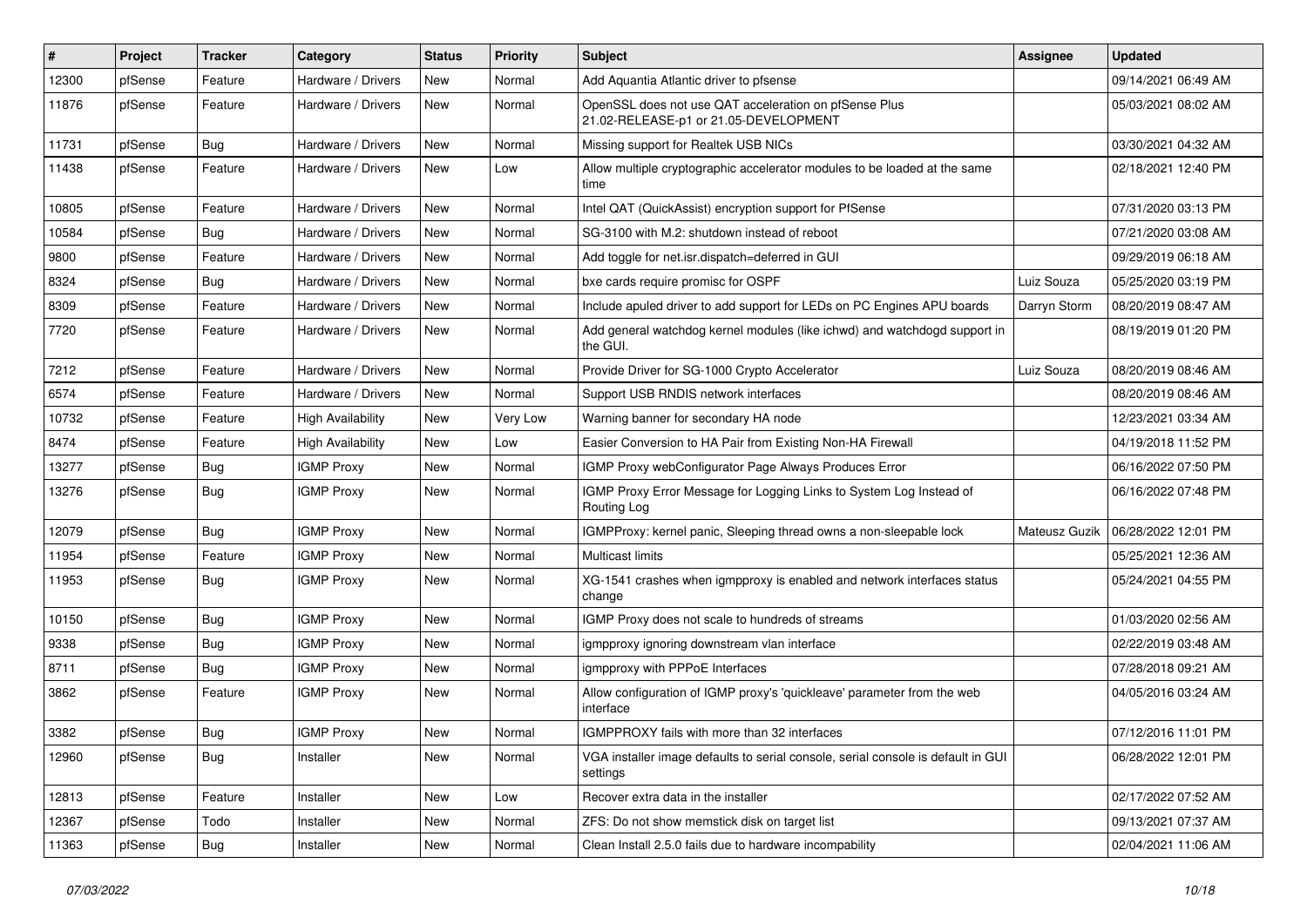| $\vert$ # | Project | <b>Tracker</b> | Category   | <b>Status</b> | <b>Priority</b> | <b>Subject</b>                                                                                                                                                                                  | Assignee            | <b>Updated</b>      |
|-----------|---------|----------------|------------|---------------|-----------------|-------------------------------------------------------------------------------------------------------------------------------------------------------------------------------------------------|---------------------|---------------------|
| 10690     | pfSense | <b>Bug</b>     | Installer  | <b>New</b>    | Low             | Not possible to make UFS install on ZFS formatted drive                                                                                                                                         |                     | 04/21/2022 12:39 PM |
| 8401      | pfSense | Bug            | Installer  | <b>New</b>    | Normal          | Issues related to keys representing alphabetic characters specific to<br>Scandinavian languages and to some other keys.                                                                         |                     | 03/30/2018 11:06 AM |
| 7541      | pfSense | Feature        | Installer  | <b>New</b>    | Normal          | ZFS Install, add hot spare option                                                                                                                                                               |                     | 08/14/2019 09:32 AM |
| 6457      | pfSense | Feature        | Installer  | <b>New</b>    | Normal          | Allow ability to configure AWS EC2 AMI via userdata                                                                                                                                             |                     | 09/21/2020 02:54 PM |
| 13279     | pfSense | Bug            | Interfaces | <b>New</b>    | Normal          | DHCP config override affects Gateway installation.                                                                                                                                              |                     | 06/17/2022 07:25 AM |
| 13228     | pfSense | <b>Bug</b>     | Interfaces | <b>New</b>    | Normal          | Recovering interface gateway may not be added back into gateway groups<br>and rules when expected                                                                                               | Jim Pingle          | 06/29/2022 04:31 PM |
| 13225     | pfSense | <b>Bug</b>     | Interfaces | <b>New</b>    | Normal          | Bridges with QinQ interfaces not properly set up at boot                                                                                                                                        | <b>Viktor Gurov</b> | 06/28/2022 12:01 PM |
| 12746     | pfSense | Feature        | Interfaces | <b>New</b>    | High            | <b>IPoE</b> feature for WAN interface                                                                                                                                                           |                     | 02/01/2022 01:42 AM |
| 12679     | pfSense | Feature        | Interfaces | <b>New</b>    | Normal          | Remind user to update DHCPv6 range when changing interface IPv6 prefix                                                                                                                          |                     | 01/12/2022 07:36 AM |
| 12539     | pfSense | <b>Bug</b>     | Interfaces | <b>New</b>    | Low             | Changing VLAN ID for LAN interface in assignments silently fails.                                                                                                                               |                     | 11/23/2021 04:12 AM |
| 12504     | pfSense | Bug            | Interfaces | <b>New</b>    | Normal          | BCM57412 NetXtreme-E 10Gb RDMA Ethernet controller issue                                                                                                                                        |                     | 11/05/2021 04:51 AM |
| 12183     | pfSense | Regression     | Interfaces | <b>New</b>    | Low             | Changing MAC address for PPP parent interface stopped working                                                                                                                                   |                     | 04/20/2022 04:16 PM |
| 11872     | pfSense | Bug            | Interfaces | <b>New</b>    | Normal          | gif interfaces reporting incorrect traffic counters                                                                                                                                             |                     | 12/30/2021 04:00 AM |
| 11657     | pfSense | <b>Bug</b>     | Interfaces | <b>New</b>    | Normal          | netmap_ring_reinit error                                                                                                                                                                        |                     | 03/18/2021 10:32 PM |
| 11641     | pfSense | <b>Bug</b>     | Interfaces | <b>New</b>    | Normal          | On xn based interfaces without the VLANMTU flag the first VLAN tag defined<br>does not follow the parent interface MTU settings. All subsequent VLAN tags<br>follow the parent interface's MTU. |                     | 03/09/2021 06:42 PM |
| 11430     | pfSense | <b>Bug</b>     | Interfaces | <b>New</b>    | Normal          | PHP console spam after Assigning Interfaces                                                                                                                                                     |                     | 10/09/2021 10:37 AM |
| 11412     | pfSense | <b>Bug</b>     | Interfaces | <b>New</b>    | Normal          | LLDPD Package Doesn't Work with Switchports                                                                                                                                                     |                     | 02/12/2021 08:12 PM |
| 11335     | pfSense | Bug            | Interfaces | <b>New</b>    | Normal          | Spoofing the MAC on a LAGG interface does not work for some NIC types.                                                                                                                          |                     | 01/29/2021 09:10 AM |
| 11243     | pfSense | Feature        | Interfaces | New           | Normal          | individual pfctl snort2c tables per interface only blocking IPs for specific<br>interface when a rule triggers in snort/suricata                                                                |                     | 01/14/2021 03:02 PM |
| 11169     | pfSense | Feature        | Interfaces | <b>New</b>    | Very Low        | Changing interface index order                                                                                                                                                                  |                     | 12/17/2020 05:44 AM |
| 11091     | pfSense | Bug            | Interfaces | New           | Normal          | Interfaces set as disabled in the configuration have an UP status in the<br>operating system at boot                                                                                            | <b>Viktor Gurov</b> | 06/28/2022 12:01 PM |
| 11056     | pfSense | Feature        | Interfaces | <b>New</b>    | Normal          | Add option to disable flow-control on interfaces in GUI                                                                                                                                         |                     | 11/11/2020 04:41 PM |
| 10890     | pfSense | Feature        | Interfaces | New           | Normal          | Allow multiple assigned interfaces to track status of a single switch port                                                                                                                      |                     | 09/14/2020 07:20 AM |
| 10223     | pfSense | Feature        | Interfaces | <b>New</b>    | Normal          | Add the ability to create additional loopback interfaces                                                                                                                                        |                     | 12/15/2020 04:35 PM |
| 10204     | pfSense | Feature        | Interfaces | New           | Low             | Possible clarification of Track IPv6 Interface Subnet ID                                                                                                                                        |                     | 01/23/2020 01:04 PM |
| 9837      | pfSense | <b>Bug</b>     | Interfaces | <b>New</b>    | Very Low        | ipv6 is not completely disabled on the interfaces                                                                                                                                               |                     | 10/24/2019 01:16 AM |
| 9690      | pfSense | Bug            | Interfaces | New           | Normal          | Ethernet flow control should be disabled by default                                                                                                                                             |                     | 08/19/2019 06:45 PM |
| 9585      | pfSense | <b>Bug</b>     | Interfaces | <b>New</b>    | Normal          | 6RD: Unable to reach hosts on within same 6rd-domain                                                                                                                                            |                     | 08/14/2019 02:39 PM |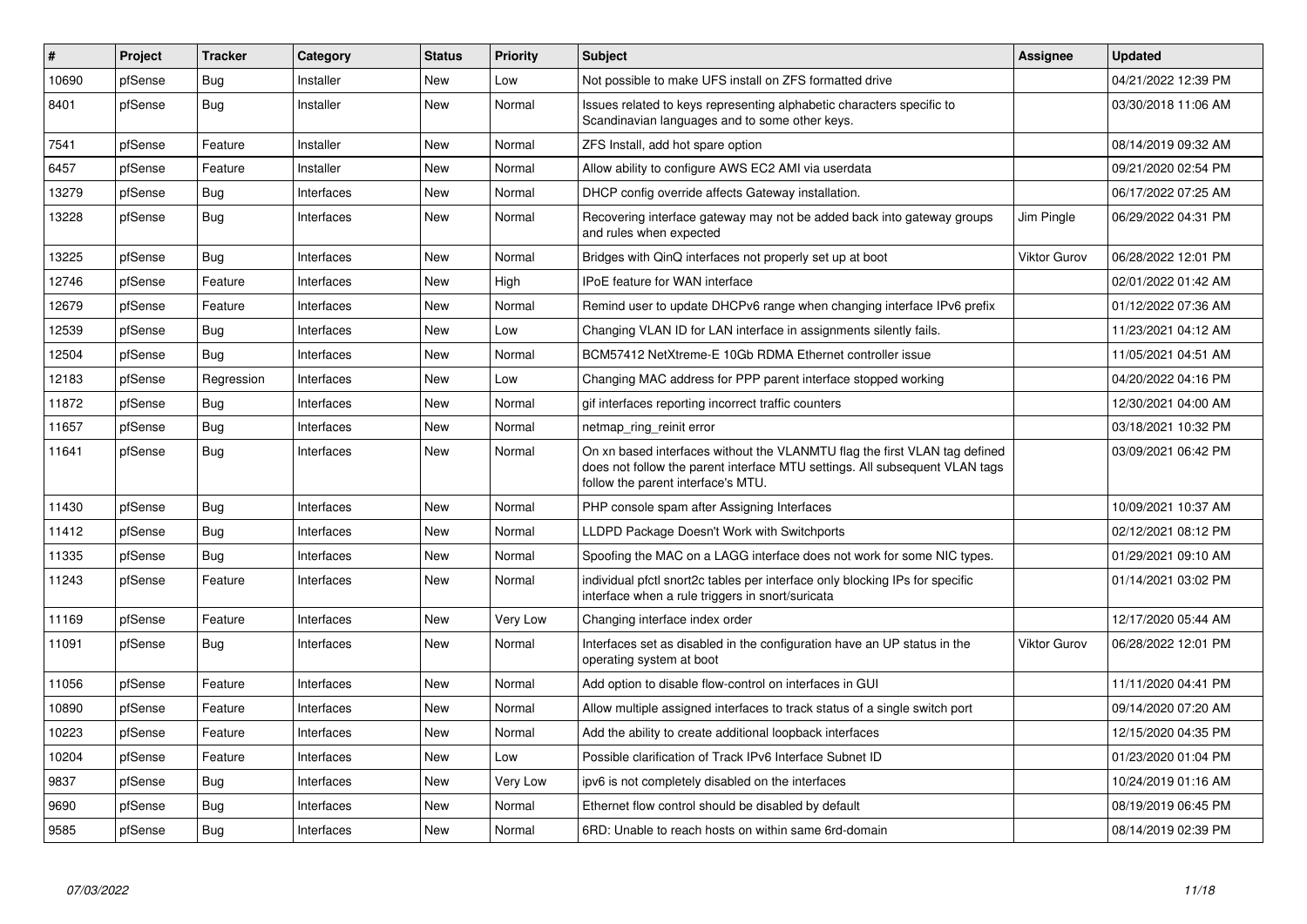| #     | Project | <b>Tracker</b> | Category     | <b>Status</b> | <b>Priority</b> | <b>Subject</b>                                                                                                                                                                | <b>Assignee</b> | <b>Updated</b>      |
|-------|---------|----------------|--------------|---------------|-----------------|-------------------------------------------------------------------------------------------------------------------------------------------------------------------------------|-----------------|---------------------|
| 9464  | pfSense | Feature        | Interfaces   | <b>New</b>    | Normal          | Marvell 6000 -- netgate hardware (e.g.: XG-7100, XG-3100) internal switch<br>LACP support                                                                                     |                 | 04/08/2019 07:58 AM |
| 9241  | pfSense | Bug            | Interfaces   | New           | Normal          | Ethernet link cycles up/down if "auto-negotiate" is explicitly selected in<br>interface configuration                                                                         |                 | 12/31/2018 08:36 PM |
| 8815  | pfSense | Bug            | Interfaces   | New           | Normal          | IP addresses are removed from interfaces when link is lost and either IPv4 or<br>IPv6 is dynamic                                                                              | Luiz Souza      | 07/21/2021 07:49 AM |
| 8770  | pfSense | <b>Bug</b>     | Interfaces   | <b>New</b>    | Normal          | QinQ interfaces always show as active                                                                                                                                         |                 | 02/01/2020 09:47 AM |
| 8526  | pfSense | Bug            | Interfaces   | <b>New</b>    | Normal          | DHCP client ignores server replies when 802.1g tagging is used                                                                                                                |                 | 08/14/2019 10:52 AM |
| 8520  | pfSense | Feature        | Interfaces   | <b>New</b>    | Normal          | Option to auto-renew DHCP on interface with an offline gateway or marked<br>as down                                                                                           |                 | 07/20/2021 11:00 AM |
| 8435  | pfSense | Bug            | Interfaces   | <b>New</b>    | Normal          | DHCPv6 unusable in certain circumstances (US AT&T Fiber, etc.)                                                                                                                |                 | 08/14/2019 10:52 AM |
| 8173  | pfSense | Feature        | Interfaces   | <b>New</b>    | Normal          | dhcp6c - RAW Options                                                                                                                                                          |                 | 05/29/2022 05:34 PM |
| 8158  | pfSense | <b>Bug</b>     | Interfaces   | <b>New</b>    | High            | IPv6 Track Interface issue with more than one WAN-Gateway and a number<br>of internal interfaces at least track interface from one interface does not<br>work on regular base |                 | 12/03/2017 09:00 AM |
| 8113  | pfSense | Bug            | Interfaces   | New           | Normal          | MTU setting on bridge, openypn clients ignored                                                                                                                                |                 | 12/31/2021 05:55 PM |
| 8089  | pfSense | <b>Bug</b>     | Interfaces   | <b>New</b>    | High            | VLAN page breaks after config restore to new hardware.                                                                                                                        |                 | 11/21/2017 01:38 PM |
| 8050  | pfSense | <b>Bug</b>     | Interfaces   | <b>New</b>    | High            | Enabling bridge while interfaces have link freezes console                                                                                                                    |                 | 11/03/2017 04:38 PM |
| 7730  | pfSense | <b>Bug</b>     | Interfaces   | <b>New</b>    | High            | 2.3.4_1 greX: loop detected when hit save on filter rules or interfaces                                                                                                       |                 | 07/27/2017 08:16 AM |
| 7626  | pfSense | Feature        | Interfaces   | <b>New</b>    | Normal          | Add IPoE support for WAN                                                                                                                                                      |                 | 01/01/2022 12:31 AM |
| 7430  | pfSense | <b>Bug</b>     | Interfaces   | <b>New</b>    | Normal          | pfsense-utils.inc - where is ipaddr configured() should account for loopback<br>interface                                                                                     |                 | 08/13/2019 03:48 PM |
| 7040  | pfSense | <b>Bug</b>     | Interfaces   | <b>New</b>    | Normal          | Issue when disabling an interface                                                                                                                                             |                 | 12/26/2016 02:56 AM |
| 6977  | pfSense | <b>Bug</b>     | Interfaces   | New           | Normal          | VLAN traffic is erroneously counted as underlying iface (untagged) traffic                                                                                                    |                 | 08/13/2019 02:56 PM |
| 6845  | pfSense | Feature        | Interfaces   | <b>New</b>    | Normal          | DHCP / DHCPv6 WAN client status page                                                                                                                                          |                 | 08/19/2019 12:37 PM |
| 6823  | pfSense | <b>Bug</b>     | Interfaces   | <b>New</b>    | Normal          | No connectivity after changing link state to UP                                                                                                                               |                 | 04/21/2022 12:39 PM |
| 6796  | pfSense | Feature        | Interfaces   | New           | Normal          | Allow hostnames as GRE and GIF endpoints                                                                                                                                      |                 | 08/13/2019 02:35 PM |
| 6289  | pfSense | <b>Bug</b>     | Interfaces   | New           | Normal          | IPv6 address not given to track6 interfaces on create                                                                                                                         |                 | 12/30/2021 04:17 AM |
| 6038  | pfSense | Feature        | Interfaces   | <b>New</b>    | Normal          | Add ability to configure which interface is chosen for defining hostname IP in<br>/etc/hosts                                                                                  |                 | 07/07/2017 09:56 AM |
| 5474  | pfSense | Feature        | Interfaces   | <b>New</b>    | Normal          | Add 802.1x configuration to wired interfaces.                                                                                                                                 |                 | 03/16/2016 04:32 PM |
| 2357  | pfSense | Feature        | Interfaces   | <b>New</b>    | Low             | Support Dual Stack Lite                                                                                                                                                       |                 | 05/13/2014 09:39 PM |
| 13264 | pfSense | Feature        | <b>IPsec</b> | New           | Normal          | IPSec Phase2 select multiple PFS key groups                                                                                                                                   |                 | 06/10/2022 04:29 PM |
| 13227 | pfSense | Feature        | <b>IPsec</b> | New           | High            | Enable IPSec Virtual IP Pool assignment by Radius for Mobile Users -<br>SIMPLE FIX                                                                                            |                 | 05/27/2022 10:15 AM |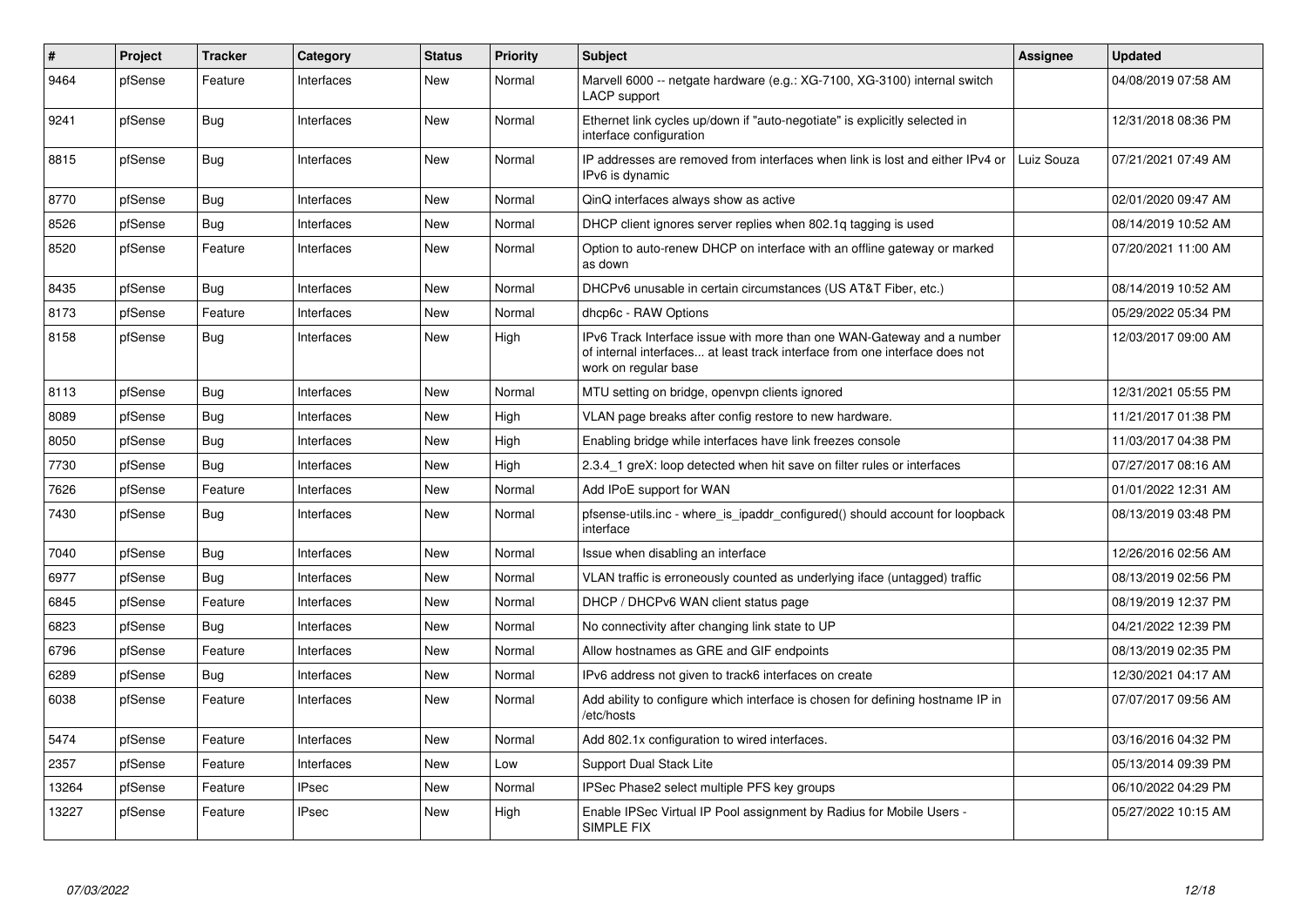| ∦     | Project | <b>Tracker</b> | Category     | <b>Status</b> | <b>Priority</b> | Subject                                                                                          | Assignee            | <b>Updated</b>      |
|-------|---------|----------------|--------------|---------------|-----------------|--------------------------------------------------------------------------------------------------|---------------------|---------------------|
| 13102 | pfSense | <b>Bug</b>     | IPsec        | New           | Normal          | Deleting an IPSec tunnel doesn't destroy the SA (SADs/SPDs), causes crash<br>in status_ipsec.php | <b>Viktor Gurov</b> | 06/28/2022 12:01 PM |
| 13014 | pfSense | <b>Bug</b>     | <b>IPsec</b> | New           | Normal          | Charon.vici can get in a bad state                                                               | Mateusz Guzik       | 06/28/2022 12:01 PM |
| 13000 | pfSense | <b>Bug</b>     | <b>IPsec</b> | New           | Low             | IPsec AES-GCM encryption algorithm "Key Length" field should be labeled<br>"ICV Length"          |                     | 03/30/2022 07:40 AM |
| 12762 | pfSense | <b>Bug</b>     | <b>IPsec</b> | New           | Normal          | IPsec keep alive check ignores Child SA Start Action                                             | Viktor Gurov        | 02/07/2022 11:21 AM |
| 12645 | pfSense | Bug            | <b>IPsec</b> | New           | Normal          | `filterdns`` does not monitor remote IPsec gateways for IPv6 address<br>changes                  | Viktor Gurov        | 06/28/2022 12:01 PM |
| 12549 | pfSense | Regression     | <b>IPsec</b> | New           | Normal          | Per-user Mobile IPsec settings are not applied to connecting mobile clients                      | Jim Pingle          | 06/28/2022 12:01 PM |
| 12473 | pfSense | Feature        | <b>IPsec</b> | New           | Normal          | Allow user adjustment of IPsec Keep Alive periodic checks                                        |                     | 12/22/2021 05:59 AM |
| 12335 | pfSense | <b>Bug</b>     | <b>IPsec</b> | New           | Normal          | IPsec DNS inefficiency                                                                           | Jim Pingle          | 06/28/2022 12:01 PM |
| 11418 | pfSense | <b>Bug</b>     | <b>IPsec</b> | New           | Very Low        | 'NAT-T: Force' is broken for IPv6 IPsec                                                          |                     | 02/16/2021 08:25 AM |
| 10493 | pfSense | <b>Bug</b>     | <b>IPsec</b> | New           | Normal          | filter_get_vpns_list() issues                                                                    |                     | 05/06/2020 01:07 AM |
| 9857  | pfSense | Feature        | <b>IPsec</b> | New           | Normal          | IPsec Down/Up SMTP Notifications                                                                 |                     | 08/31/2021 08:07 AM |
| 8964  | pfSense | <b>Bug</b>     | <b>IPsec</b> | New           | High            | IPsec async cryptography advanced setting - TCP traffic not passing through Luiz Souza           |                     | 12/08/2020 12:09 PM |
| 8686  | pfSense | <b>Bug</b>     | <b>IPsec</b> | New           | Normal          | IPsec VTI: Assigned interface firewall rules are never parsed                                    |                     | 02/10/2021 12:15 PM |
| 8346  | pfSense | Feature        | <b>IPsec</b> | New           | Normal          | Let pFSense act as an IPSec XAuth VPN Client                                                     |                     | 02/23/2018 07:39 AM |
| 8168  | pfSense | Feature        | <b>IPsec</b> | New           | Normal          | strongswan dhcp option                                                                           |                     | 12/19/2017 04:14 AM |
| 8073  | pfSense | <b>Bug</b>     | <b>IPsec</b> | New           | Normal          | Traffic inexplicably not going through IPSEC despite (in theory) matching SPs                    |                     | 11/09/2017 02:51 AM |
| 8036  | pfSense | Feature        | <b>IPsec</b> | New           | Normal          | Want to run multiple Mobile Client IKEv2 server instances                                        |                     | 08/14/2019 09:31 AM |
| 8013  | pfSense | <b>Bug</b>     | <b>IPsec</b> | New           | Normal          | IPsec MSS clamping value shared for IPv4 and IPv6                                                | Luiz Souza          | 10/28/2021 01:37 PM |
| 7773  | pfSense | Feature        | <b>IPsec</b> | New           | Normal          | IPSec using IKEv2 with split DNS not using provided domain names                                 |                     | 08/15/2017 05:25 PM |
| 7738  | pfSense | Feature        | <b>IPsec</b> | New           | Normal          | Highlight which IPSec (or other VPN) crypto modes are hardware-accelerated<br>in the UI          |                     | 08/13/2019 03:46 PM |
| 7420  | pfSense | Bug            | <b>IPsec</b> | New           | Normal          | ipsec status freezing                                                                            |                     | 02/13/2020 09:09 AM |
| 7248  | pfSense | Feature        | <b>IPsec</b> | New           | Normal          | Web UI for IPSec settings should warn about poor security choices                                | Jim Pingle          | 10/31/2019 12:15 PM |
| 7235  | pfSense | <b>Bug</b>     | <b>IPsec</b> | New           | Normal          | 4860 has not got significant IPsec performance rising with enabled HW<br>acceleration            | Luiz Souza          | 12/18/2021 04:32 PM |
| 6481  | pfSense | <b>Bug</b>     | <b>IPsec</b> | <b>New</b>    | Normal          | loading EAP_RADIUS method failed                                                                 |                     | 03/24/2020 04:25 PM |
| 6213  | ptSense | Feature        | IPsec        | New           | Normal          | IPSEC: IPV4/IPV6 dual-interface-stack support for Mobile IKE                                     |                     | 04/20/2016 07:48 AM |
| 5629  | pfSense | <b>Bug</b>     | <b>IPsec</b> | New           | Normal          | Allow for IPsec configuration using certs without a CA                                           |                     | 12/31/2021 05:21 PM |
| 5355  | pfSense | <b>Bug</b>     | <b>IPsec</b> | New           | High            | on Dynamic WAN IP (DHCP Client) it takes 10 minutes before Phase1<br>reconnects                  |                     | 07/08/2016 10:29 PM |
| 5331  | pfSense | Feature        | <b>IPsec</b> | New           | Normal          | IPSec table for tuning strongswan.conf                                                           |                     | 05/05/2021 12:10 AM |
| 4989  | pfSense | Feature        | <b>IPsec</b> | New           | Normal          | Allow all valid strongswan remote gateway options in gui                                         |                     | 08/20/2015 02:57 PM |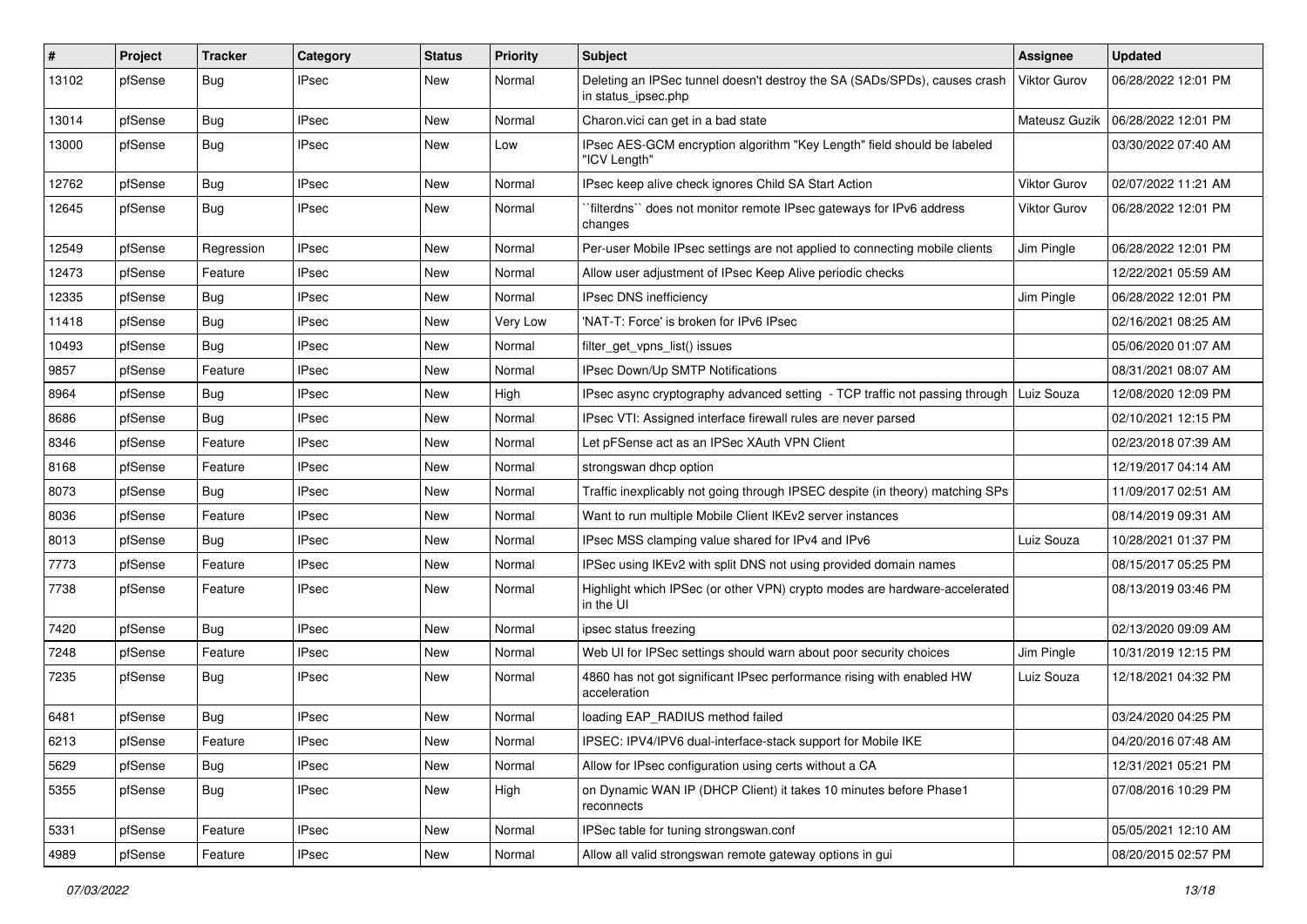| $\vert$ # | Project | <b>Tracker</b> | Category                                        | <b>Status</b> | <b>Priority</b> | <b>Subject</b>                                                                                 | Assignee | <b>Updated</b>      |
|-----------|---------|----------------|-------------------------------------------------|---------------|-----------------|------------------------------------------------------------------------------------------------|----------|---------------------|
| 4688      | pfSense | Feature        | <b>IPsec</b>                                    | New           | Normal          | Missing TFC Traffic Flow Confidentiality support                                               |          | 11/15/2021 12:27 PM |
| 4591      | pfSense | Feature        | <b>IPsec</b>                                    | New           | Normal          | IPSec Failover Support for IP Addresses instead of Dynamic DNS / Failover<br>Group             |          | 09/04/2020 12:17 AM |
| 3312      | pfSense | <b>Bug</b>     | <b>IPsec</b>                                    | <b>New</b>    | Normal          | Gateway on IPsec rules is not functional in pf                                                 |          | 01/28/2020 10:09 PM |
| 946       | pfSense | Feature        | <b>IPsec</b>                                    | New           | Normal          | Allow aliases to be used to define IPsec phase 2 networks                                      |          | 04/21/2022 12:39 PM |
| 12938     | pfSense | Bug            | IPv6 Router<br>Advertisements<br>(RADVD)        | New           | Normal          | MaxRtrAdvInterval would allow stale DNS servers to be deleted faster                           |          | 03/12/2022 09:37 AM |
| 8831      | pfSense | Bug            | <b>IPv6 Router</b><br>Advertisements<br>(RADVD) | <b>New</b>    | Very High       | Radvd causes latency spikes                                                                    |          | 04/19/2021 04:51 AM |
| 8262      | pfSense | Feature        | IPv6 Router<br>Advertisements<br>(RADVD)        | New           | Normal          | Make each prefix flags configurable separately.                                                |          | 01/16/2018 12:35 PM |
| 7737      | pfSense | Bug            | IPv6 Router<br>Advertisements<br>(RADVD)        | New           | Normal          | radvd error message                                                                            |          | 08/13/2019 09:41 AM |
| 7303      | pfSense | Bug            | <b>IPv6 Router</b><br>Advertisements<br>(RADVD) | <b>New</b>    | Normal          | ipv6 connectivity lost on pfSense reboot                                                       |          | 08/20/2019 12:23 PM |
| 6816      | pfSense | Feature        | <b>IPv6 Router</b><br>Advertisements<br>(RADVD) | <b>New</b>    | Normal          | Status and/or Diagnostics page for radvd                                                       |          | 08/13/2019 02:35 PM |
| 6541      | pfSense | Bug            | <b>IPv6 Router</b><br>Advertisements<br>(RADVD) | <b>New</b>    | Normal          | IPv6 RAs always include on-link prefix; clients may not use DHCPv6<br>managed addresses        |          | 08/13/2019 03:23 PM |
| 6386      | pfSense | Bug            | IPv6 Router<br>Advertisements<br>(RADVD)        | New           | Low             | Switching Router Advertisements to disabled should broadcast IP Removal<br>messages            |          | 05/22/2016 10:44 PM |
| 4470      | pfSense | Feature        | <b>IPv6 Router</b><br>Advertisements<br>(RADVD) | New           | Normal          | RA page in GUI                                                                                 |          | 08/20/2019 12:20 PM |
| 3718      | pfSense | Feature        | <b>IPv6 Router</b><br>Advertisements<br>(RADVD) | New           | Normal          | radvd - enhancement proposal: ability to advertise routes and some fixes -<br>patches attached |          | 03/22/2020 02:59 PM |
| 11761     | pfSense | Bug            | L <sub>2</sub> TP                               | New           | Normal          | L2TP/IPsec VPN : PPP LCP negotiation occurs before user authentication                         |          | 03/31/2021 04:52 AM |
| 7563      | pfSense | Feature        | L <sub>2</sub> TP                               | New           | Normal          | I2tp Suggestion: consider allowing IP/Subnet for the user.                                     |          | 08/21/2019 10:52 AM |
| 6321      | pfSense | <b>Bug</b>     | L <sub>2</sub> TP                               | New           | Normal          | Problem with connecting l2tp over ipsec from android and windows                               |          | 11/13/2020 11:01 AM |
| 1667      | pfSense | Bug            | L <sub>2</sub> TP                               | New           | Normal          | L2TP server does not respond properly from a CARP VIP                                          |          | 12/11/2021 07:43 PM |
| 9453      | pfSense | Bug            | <b>LAGG Interfaces</b>                          | New           | Normal          | VLAN Interfaces on LAGG get orphaned at boot                                                   |          | 08/21/2019 11:16 AM |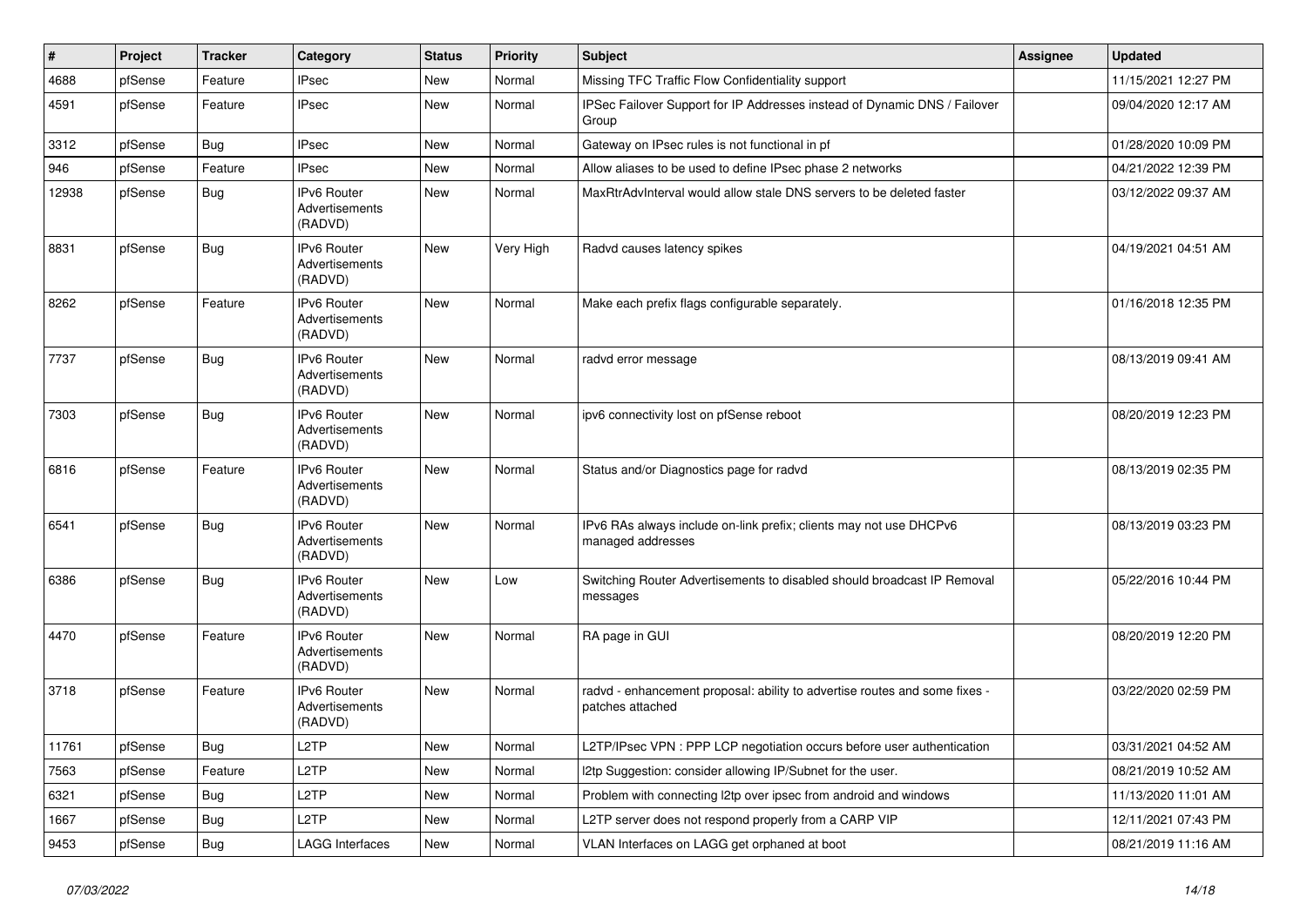| $\vert$ # | Project | <b>Tracker</b> | Category               | <b>Status</b> | <b>Priority</b> | <b>Subject</b>                                                                                            | <b>Assignee</b> | <b>Updated</b>      |
|-----------|---------|----------------|------------------------|---------------|-----------------|-----------------------------------------------------------------------------------------------------------|-----------------|---------------------|
| 9183      | pfSense | <b>Bug</b>     | <b>LAGG Interfaces</b> | New           | Very Low        | OpenVPN Lagg Interface not working after restart or new start                                             |                 | 08/21/2019 11:17 AM |
| 8335      | pfSense | <b>Bug</b>     | <b>LAGG Interfaces</b> | <b>New</b>    | Normal          | System hang with LACP downlink to UniFi switch                                                            |                 | 08/21/2019 11:18 AM |
| 4499      | pfSense | Feature        | LAGG Interfaces        | New           | Normal          | pfSense LAGG interfaces; unable to set speed and duplex for member<br>interfaces.                         |                 | 08/21/2019 11:16 AM |
| 2504      | pfSense | Feature        | <b>LAGG Interfaces</b> | New           | Normal          | lagg enhancements                                                                                         |                 | 01/08/2021 12:17 PM |
| 336       | pfSense | Feature        | <b>LAGG Interfaces</b> | <b>New</b>    | Normal          | Option to create lagg under assign interfaces                                                             |                 | 08/21/2019 11:16 AM |
| 12747     | pfSense | Bug            | Logging                | New           | Normal          | System log is filled by sshguard                                                                          |                 | 06/30/2022 05:21 AM |
| 12625     | pfSense | Feature        | Logging                | <b>New</b>    | Normal          | Granular logging options for default firewall rules.                                                      |                 | 12/21/2021 06:39 PM |
| 12056     | pfSense | <b>Bug</b>     | Logging                | <b>New</b>    | Normal          | Filterlog says "Unknown Option %u"                                                                        |                 | 06/18/2021 05:51 AM |
| 12013     | pfSense | <b>Bug</b>     | Logging                | <b>New</b>    | Low             | Reading log data is inefficient in certain cases                                                          |                 | 06/08/2021 07:35 AM |
| 11666     | pfSense | <b>Bug</b>     | Logging                | New           | Normal          | GUI Firewall log search not parsing filter.log beyond hard coded limit                                    |                 | 03/12/2021 11:38 AM |
| 11324     | pfSense | Feature        | Logging                | New           | Normal          | Separate syslog "Remote log servers" Parameters                                                           |                 | 01/27/2021 10:47 AM |
| 10581     | pfSense | Feature        | Logging                | New           | Normal          | Provide ability to disable nginx access logging to remote syslog server                                   |                 | 05/21/2020 08:36 PM |
| 9140      | pfSense | <b>Bug</b>     | Logging                | <b>New</b>    | Very Low        | Unexpected rule can be displayed when looking up filter log entry with<br>multiple matching rules         |                 | 08/19/2019 02:56 PM |
| 9060      | pfSense | Feature        | Logging                | New           | Normal          | add rule name filtering field for firewall log viewer                                                     |                 | 08/14/2019 12:38 PM |
| 9038      | pfSense | Feature        | Logging                | <b>New</b>    | Normal          | Live view of any log file                                                                                 |                 | 08/19/2019 02:55 PM |
| 8372      | pfSense | Feature        | Logging                | <b>New</b>    | Normal          | add gui setting to adjust refresh rate for dynamic firewall logs                                          |                 | 08/14/2019 10:31 AM |
| 7800      | pfSense | Feature        | Logging                | New           | Normal          | Add option for state logging                                                                              |                 | 08/13/2019 03:51 PM |
| 7476      | pfSense | Bug            | Logging                | <b>New</b>    | Normal          | Dirty buffer used to build log messages?                                                                  |                 | 04/17/2017 09:51 PM |
| 7365      | pfSense | Feature        | Logging                | New           | Low             | Pass firewall/filter rule set through logging for centralized loggers to key on                           |                 | 03/07/2017 10:44 AM |
| 1940      | pfSense | Todo           | Logging                | <b>New</b>    | Normal          | Integrate rSyslogd                                                                                        |                 | 07/06/2018 02:11 PM |
| 7964      | pfSense | Bug            | Multi-WAN              | <b>New</b>    | Normal          | Restart openvpn on gateway switching                                                                      |                 | 08/19/2019 12:35 PM |
| 7030      | pfSense | Feature        | Multi-WAN              | New           | Very Low        | New Feature Load Balance Per Amount Of GB                                                                 |                 | 08/13/2019 02:56 PM |
| 3115      | pfSense | Feature        | Multi-WAN              | New           | Normal          | Traffic shaping for multi WAN                                                                             |                 | 12/07/2015 02:20 PM |
| 1388      | pfSense | Feature        | Multi-WAN              | <b>New</b>    | Normal          | 3G outbound failover connection with auto dial-up and hang-up                                             |                 | 08/21/2019 11:27 AM |
| 855       | pfSense | Feature        | Multi-WAN              | <b>New</b>    | Normal          | Ability to selectively kill states on gateways recovery                                                   |                 | 03/11/2022 08:30 AM |
| 290       | pfSense | Feature        | Multi-WAN              | <b>New</b>    | Low             | Add Multi-WAN awareness to UPnP                                                                           |                 | 01/06/2016 05:24 PM |
| 228       | pfSense | Feature        | Multi-WAN              | New           | Normal          | Multi-WAN support with same gateway on multiple WANs                                                      |                 | 04/11/2015 01:10 AM |
| 9179      | pfSense | <b>Bug</b>     | <b>NAT Reflection</b>  | New           | Normal          | NAT reflection fix implemented for #8604 is causing WebUI and XMLRPC to<br>fail on slave                  |                 | 03/27/2020 08:01 PM |
| 8233      | pfSense | <b>Bug</b>     | <b>NAT Reflection</b>  | New           | Very Low        | NAT reflection back to originating host broken when using FQDN-based IP<br>aliases                        |                 | 08/21/2019 10:53 AM |
| 8004      | pfSense | <b>Bug</b>     | <b>NAT Reflection</b>  | New           | Normal          | Error notice for a deleted NAT that had a RULE or an existing NAT which is<br>claimed to have no NAT port |                 | 10/24/2017 06:39 PM |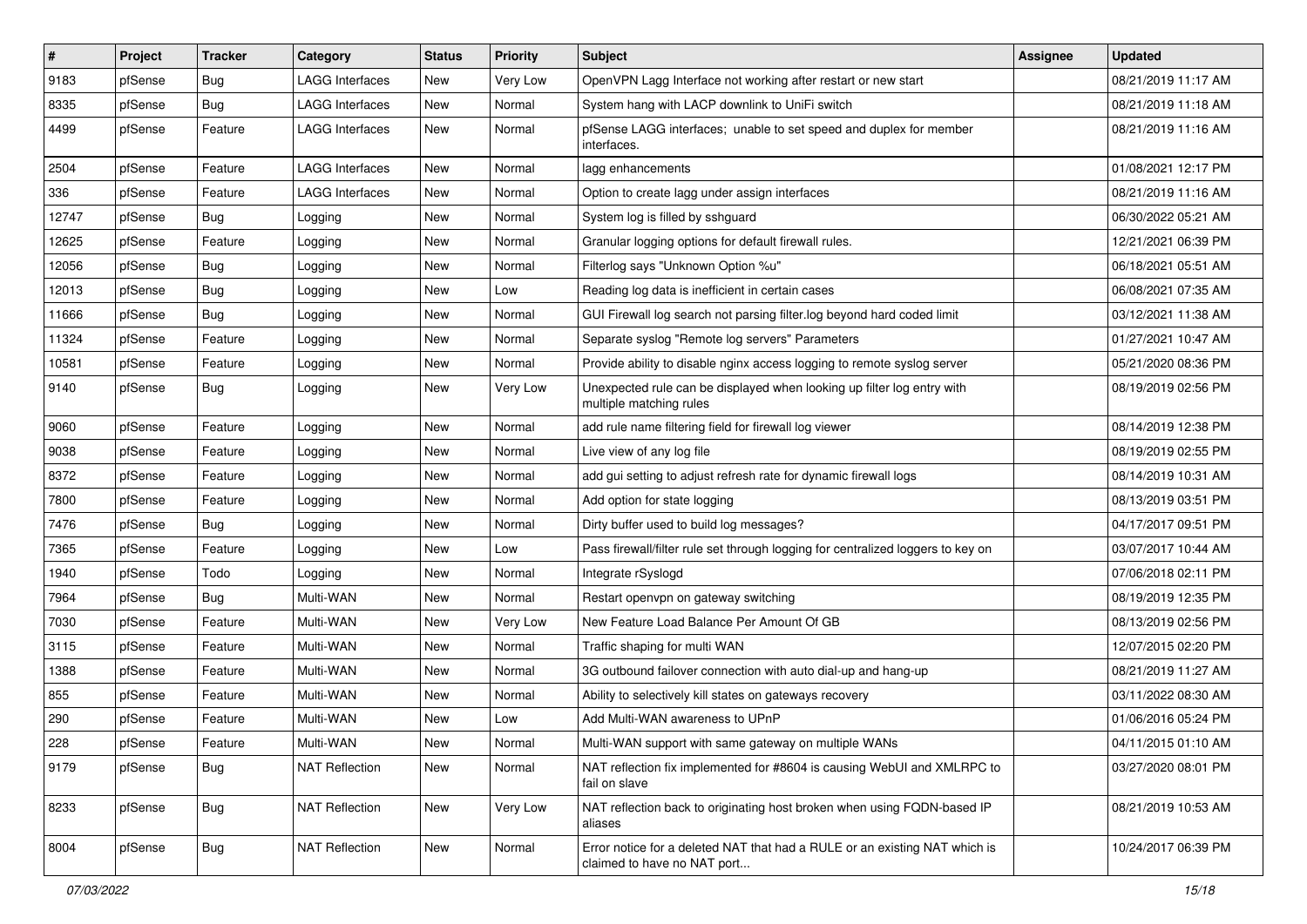| #     | Project | <b>Tracker</b> | Category             | <b>Status</b> | Priority | <b>Subject</b>                                                                                                  | <b>Assignee</b> | <b>Updated</b>      |
|-------|---------|----------------|----------------------|---------------|----------|-----------------------------------------------------------------------------------------------------------------|-----------------|---------------------|
| 13224 | pfSense | Bug            | <b>Notifications</b> | New           | Normal   | Email notification flood when UPS (NUT) and WAN send notifications                                              |                 | 05/27/2022 01:58 AM |
| 12903 | pfSense | Feature        | <b>Notifications</b> | <b>New</b>    | Normal   | alternative authentication methods for email notifications?                                                     |                 | 03/07/2022 07:52 AM |
| 10718 | pfSense | Feature        | <b>Notifications</b> | <b>New</b>    | Normal   | Email notifications - add new field to enter a from: name                                                       |                 | 07/01/2020 09:08 AM |
| 10467 | pfSense | Feature        | <b>Notifications</b> | New           | Very Low | Email alert functionality for system health                                                                     |                 | 05/21/2020 06:02 AM |
| 10325 | pfSense | Bug            | <b>Notifications</b> | <b>New</b>    | Normal   | System/Advanced/Notifications/E-Mail - SMTP Notification E-Mail auth<br>password Unexpected Bahaviour           |                 | 10/30/2020 08:17 AM |
| 9336  | pfSense | Feature        | <b>Notifications</b> | <b>New</b>    | Very Low | Make Dynamic DNS update notification e-mail optional                                                            |                 | 02/18/2019 11:49 AM |
| 8313  | pfSense | Bug            | <b>Notifications</b> | New           | Normal   | STARTTLS auto detection not working                                                                             |                 | 04/21/2022 12:39 PM |
| 4501  | pfSense | Feature        | <b>Notifications</b> | <b>New</b>    | Normal   | Allow email report to send multiple destination                                                                 |                 | 02/06/2016 04:07 AM |
| 4374  | pfSense | Feature        | <b>Notifications</b> | <b>New</b>    | Low      | Add timestamps to notification e-mails                                                                          |                 | 02/05/2015 12:43 AM |
| 4128  | pfSense | Feature        | <b>Notifications</b> | <b>New</b>    | Normal   | Email notification webgui configuration                                                                         |                 | 11/18/2021 12:48 PM |
| 1506  | pfSense | Feature        | <b>Notifications</b> | <b>New</b>    | Normal   | Notifications should spool                                                                                      |                 | 05/05/2011 12:58 PM |
| 10404 | pfSense | Feature        | <b>NTPD</b>          | <b>New</b>    | Normal   | Consider using chrony for NTP services                                                                          |                 | 11/23/2021 06:59 PM |
| 8794  | pfSense | Feature        | <b>NTPD</b>          | New           | Normal   | NTP authentiction                                                                                               | Tod L           | 08/05/2021 01:20 AM |
| 8149  | pfSense | Feature        | <b>NTPD</b>          | <b>New</b>    | Normal   | <b>NTPsec</b>                                                                                                   |                 | 10/11/2020 10:59 AM |
| 7287  | pfSense | Feature        | <b>NTPD</b>          | New           | Normal   | NTP add support for ACTS ref clock                                                                              |                 | 10/12/2020 07:45 AM |
| 7201  | pfSense | Feature        | <b>NTPD</b>          | New           | Normal   | NTP Support multiple GPS reference clocks                                                                       |                 | 04/27/2021 12:31 PM |
| 6604  | pfSense | Feature        | <b>NTPD</b>          | <b>New</b>    | Normal   | Allow NTP server list to be overridden by DHCP/PPP                                                              |                 | 08/13/2019 01:39 PM |
| 6569  | pfSense | Feature        | <b>NTPD</b>          | New           | Normal   | Support Rockwell ZODIAC binary protocol (Jupiter receiver) for high precision                                   | Jim Pingle      | 07/18/2016 11:45 AM |
| 6554  | pfSense | Feature        | <b>NTPD</b>          | <b>New</b>    | Normal   | Reintroduce NTP mode7 for IEEE 1588 PTPd interop                                                                |                 | 08/13/2019 01:40 PM |
| 4604  | pfSense | <b>Bug</b>     | <b>NTPD</b>          | New           | Normal   | NTP time server entries may or may not work, depending upon interfaces<br>selected when configuring NTP service |                 | 12/11/2021 07:59 PM |
| 13327 | pfSense | Bug            | OpenVPN              | <b>New</b>    | Normal   | Valid OpenVPN client connections rejected due to extraneous output to<br>ovpn auth verify                       |                 | 07/01/2022 06:12 PM |
| 13293 | pfSense | Feature        | OpenVPN              | <b>New</b>    | Normal   | Option to set auth-gen-token in OpenVPN GUI                                                                     |                 | 06/21/2022 02:35 PM |
| 13267 | pfSense | Bug            | <b>OpenVPN</b>       | New           | Normal   | dpinger continues to run on OpenVPN gateway after OpenVPN service is<br>stopped.                                |                 | 06/12/2022 02:49 PM |
| 13091 | pfSense | Feature        | OpenVPN              | New           | Normal   | RFE: Ability to specify the order of OpenVPN Authentication servers                                             |                 | 04/22/2022 04:30 PM |
| 13090 | pfSense | <b>Bug</b>     | OpenVPN              | <b>New</b>    | Normal   | OpenVPN: do not use legacy deprecated netbios settings                                                          | Jim Pingle      | 04/22/2022 11:19 AM |
| 13089 | pfSense | Bug            | OpenVPN              | <b>New</b>    | Normal   | OpenVPN: fix some netbios options were preserved even if teh Netbios<br>option was unchecked                    | Jim Pingle      | 04/22/2022 11:06 AM |
| 13088 | pfSense | Bug            | OpenVPN              | New           | Normal   | OpenVPN Client Overrides: properly hide/show form fields                                                        | Jim Pingle      | 06/08/2022 09:15 AM |
| 13087 | pfSense | Bug            | OpenVPN              | New           | Normal   | OpenVPN Server: hide WINS servers list when netbios option is unchecked<br>while WINS servers is checked        |                 | 04/22/2022 10:29 AM |
| 13009 | pfSense | Feature        | OpenVPN              | New           | Normal   | Add option for multiple remote addresses to OpenVPN Client                                                      |                 | 03/31/2022 12:42 PM |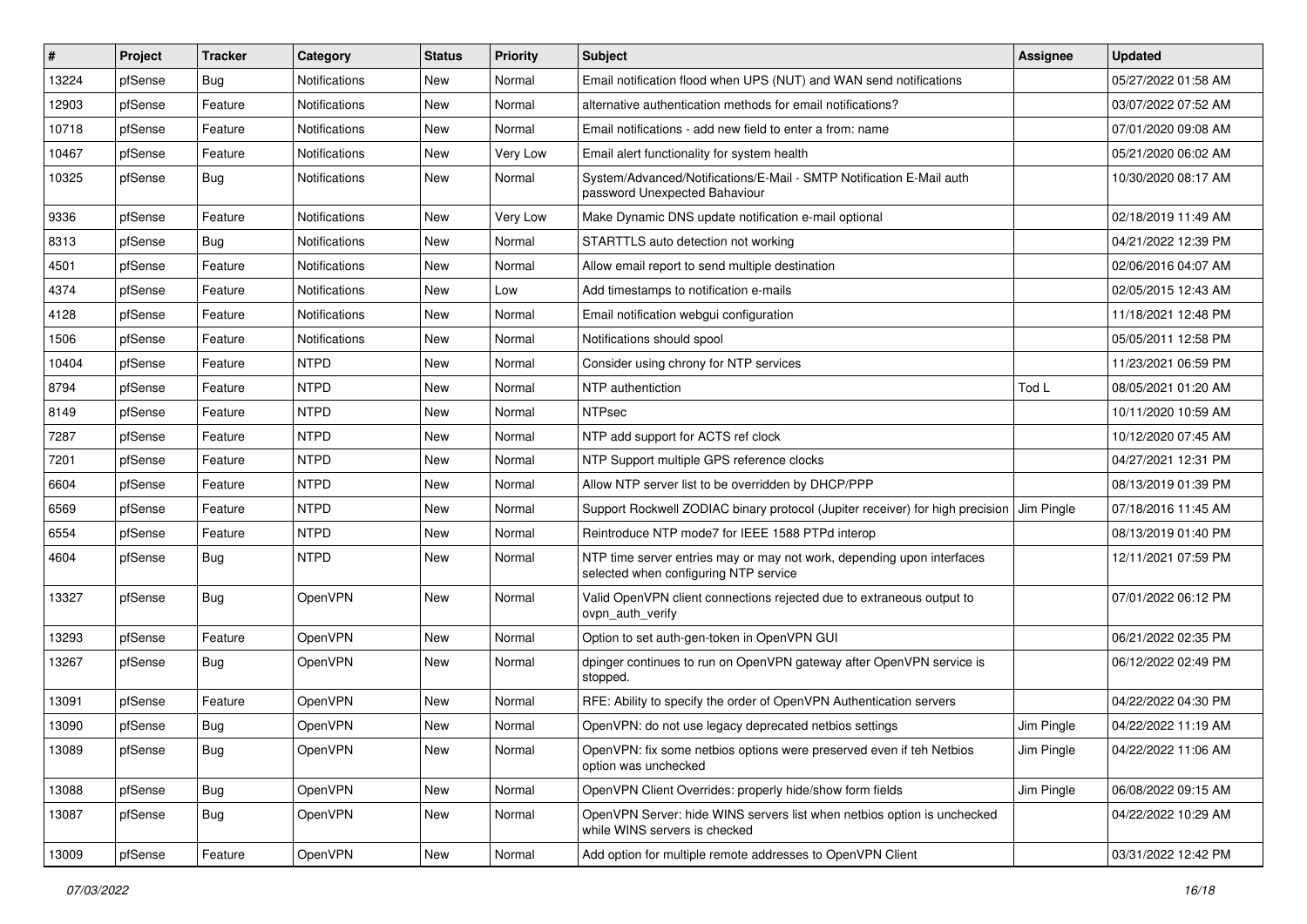| #     | Project | <b>Tracker</b> | Category       | <b>Status</b> | <b>Priority</b> | <b>Subject</b>                                                                                                         | <b>Assignee</b> | <b>Updated</b>      |
|-------|---------|----------------|----------------|---------------|-----------------|------------------------------------------------------------------------------------------------------------------------|-----------------|---------------------|
| 12927 | pfSense | Bug            | OpenVPN        | New           | Normal          | OpenVPN with OCSP enabled allows connections with revoked certificates                                                 |                 | 03/24/2022 08:22 AM |
| 12874 | pfSense | Feature        | OpenVPN        | New           | Normal          | OpenVPN RADIUS Framed-Pool                                                                                             |                 | 02/25/2022 02:24 PM |
| 12563 | pfSense | <b>Bug</b>     | <b>OpenVPN</b> | New           | Normal          | OpenVPN server doesn't support Framed-IPv6-Address RADIUS attribute                                                    |                 | 12/03/2021 11:19 AM |
| 12552 | pfSense | <b>Bug</b>     | OpenVPN        | New           | Normal          | "Pull DNS" option within OpenVPN client does not cause pfSense to use<br>DNS servers assigned by remote OpenVPN server |                 | 12/08/2021 08:45 AM |
| 12522 | pfSense | Feature        | OpenVPN        | New           | Very Low        | More flexible Client-Specific Override options for controlling options pushed<br>to clients                            |                 | 04/11/2022 03:11 PM |
| 12509 | pfSense | <b>Bug</b>     | OpenVPN        | New           | Normal          | Deffered authentication does not work with auth-gen-token external-auth or<br>pusk "auth-token"                        |                 | 11/08/2021 04:01 AM |
| 12466 | pfSense | Feature        | OpenVPN        | New           | Very Low        | Option to Disable Renegotiation timer in OpenVPN Server                                                                |                 | 06/27/2022 07:22 AM |
| 12382 | pfSense | Regression     | OpenVPN        | New           | Normal          | Certificate Depth checking creates OpenVPN micro-outages every time a<br>user authenticates after 2.5.2 upgrade        |                 | 01/17/2022 04:17 AM |
| 12121 | pfSense | Feature        | OpenVPN        | New           | Normal          | Wider "local network(s)" fields in OpenVPN server configuration                                                        |                 | 07/19/2021 07:37 AM |
| 11925 | pfSense | <b>Bug</b>     | OpenVPN        | New           | Normal          | Calling-Station-Id always set to WAN IP                                                                                |                 | 05/14/2021 09:27 AM |
| 11778 | pfSense | <b>Bug</b>     | OpenVPN        | New           | Normal          | OpenVPN uses 100% CPU after experiencing packet loss                                                                   |                 | 02/28/2022 07:38 AM |
| 11715 | pfSense | <b>Bug</b>     | OpenVPN        | New           | Normal          | OpenVPN MTU                                                                                                            |                 | 03/22/2021 01:35 AM |
| 11625 | pfSense | Feature        | OpenVPN        | New           | Normal          | Cisco-AVPair aliases support                                                                                           |                 | 03/05/2021 12:35 AM |
| 11541 | pfSense | <b>Bug</b>     | OpenVPN        | New           | Normal          | OpenVPN status does not work properly when set to TCP and Concurrent<br>Connections = $1$                              |                 | 03/02/2021 02:27 PM |
| 11503 | pfSense | Bug            | OpenVPN        | New           | Normal          | Using multiple authentication backends on an OpenVPN server fails                                                      |                 | 02/23/2021 12:23 PM |
| 10651 | pfSense | Feature        | OpenVPN        | <b>New</b>    | Normal          | Remove/replace deprecated OpenVPN options                                                                              |                 | 06/10/2020 11:32 AM |
| 10311 | pfSense | <b>Bug</b>     | OpenVPN        | New           | Normal          | Too low net.link.ifqmaxlen causes packet drop under load when using<br>OpenVPN inside bridge interface under load      |                 | 08/10/2021 03:10 AM |
| 9838  | pfSense | Feature        | OpenVPN        | <b>New</b>    | Normal          | PKCS11 support                                                                                                         |                 | 10/20/2019 02:12 PM |
| 9156  | pfSense | Feature        | OpenVPN        | New           | Normal          | OpenVPN: Add tickbox for 'nopool' directive                                                                            |                 | 04/14/2020 01:45 PM |
| 8532  | pfSense | Feature        | OpenVPN        | New           | Low             | Ability to add metric to pushed routes                                                                                 |                 | 05/22/2018 07:45 AM |
| 8380  | pfSense | <b>Bug</b>     | OpenVPN        | New           | Normal          | OpenVPN RADIUS password length is not constant                                                                         | Jim Pingle      | 07/17/2020 11:46 AM |
| 8122  | pfSense | <b>Bug</b>     | OpenVPN        | New           | Normal          | openvpn client is unable to use OTP (temporary) passwords                                                              |                 | 04/16/2018 09:28 AM |
| 7881  | pfSense | Feature        | OpenVPN        | <b>New</b>    | Normal          | OpenVPN client - add support for multiple server entries                                                               |                 | 08/14/2019 09:32 AM |
| 7779  | pfSense | <b>Bug</b>     | OpenVPN        | New           | Normal          | Traffic crossing a site-to-site OpenVPN tunnel fails to fragment.                                                      |                 | 06/02/2021 08:26 AM |
| 7281  | pfSense | Feature        | OpenVPN        | New           | Normal          | OpenVPN: Add support for IPv6 dynamic prefix selection                                                                 |                 | 12/21/2017 08:56 PM |
| 7078  | pfSense | Feature        | OpenVPN        | New           | Low             | Allow reordering of client specific overrides in OpenVPN                                                               |                 | 11/21/2019 02:48 PM |
| 6993  | pfSense | Bug            | OpenVPN        | New           | Normal          | OpenVPN status error during CARP state transition                                                                      | James Webb      | 12/31/2021 05:44 PM |
| 5835  | pfSense | Feature        | OpenVPN        | New           | Very Low        | Improve OpenVPN client gateway detection in edge cases where the remote<br>does not send gateway information           |                 | 03/20/2016 12:29 AM |